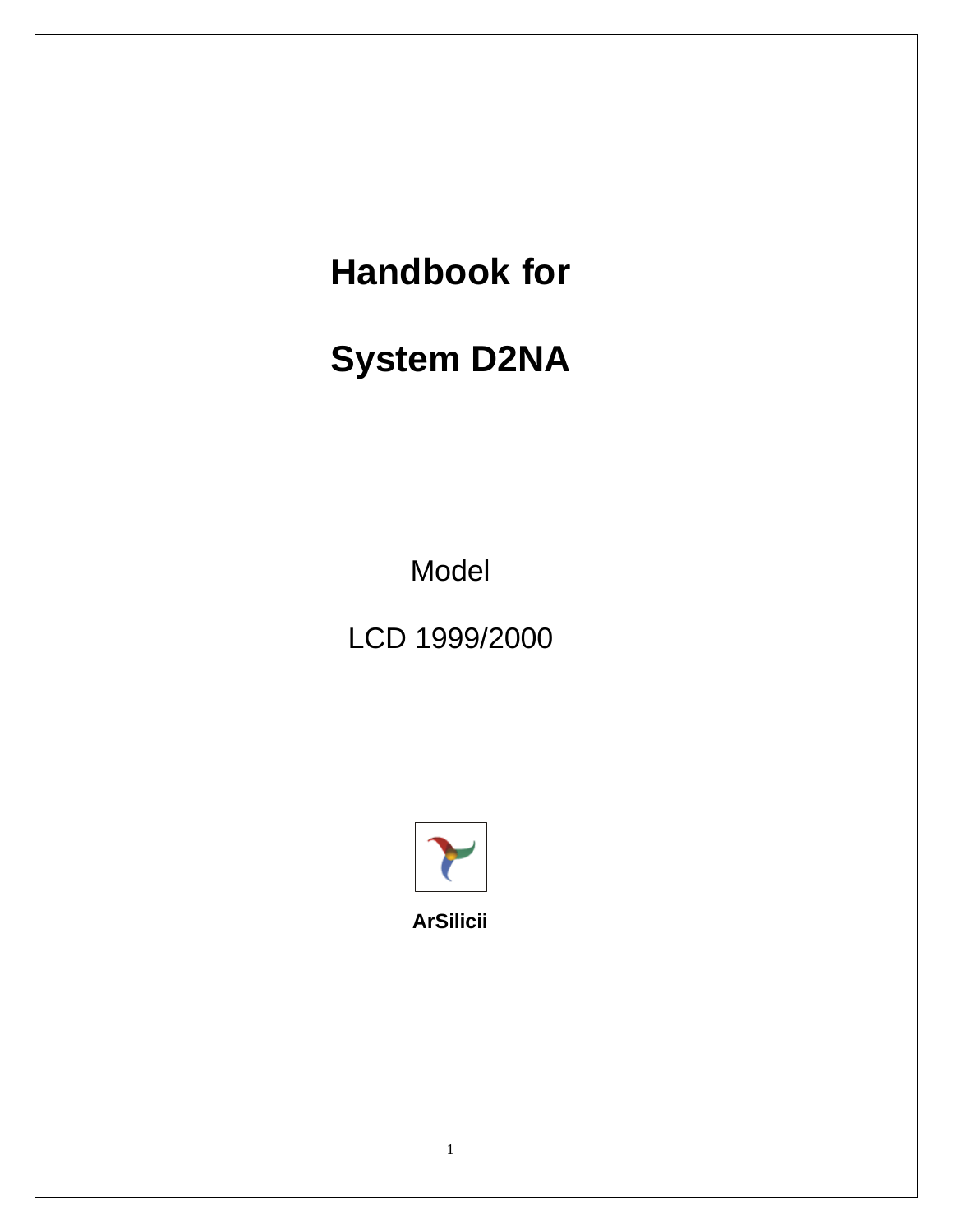## **Warnings**

The material described herein is the property of ArSilicii s.r.l. and may not be reproduced photostatically, electronically or in any other way without the prior written permission of same.

## **ArSilicii s.r.l.**

Località Fosci, 25/F 53036 Poggibonsi (SI) ITALY

ArSilicii@ArSilicii.com http://www.ArSilicii.com tel. +39.577.985872 fax +39.577.992558

The manufacturer declines any liability for damage to persons or things deriving from the information contained herein or due to improper use of the material described. The products may be altered without prior notice.

**Printed on 02 Sept. 1999**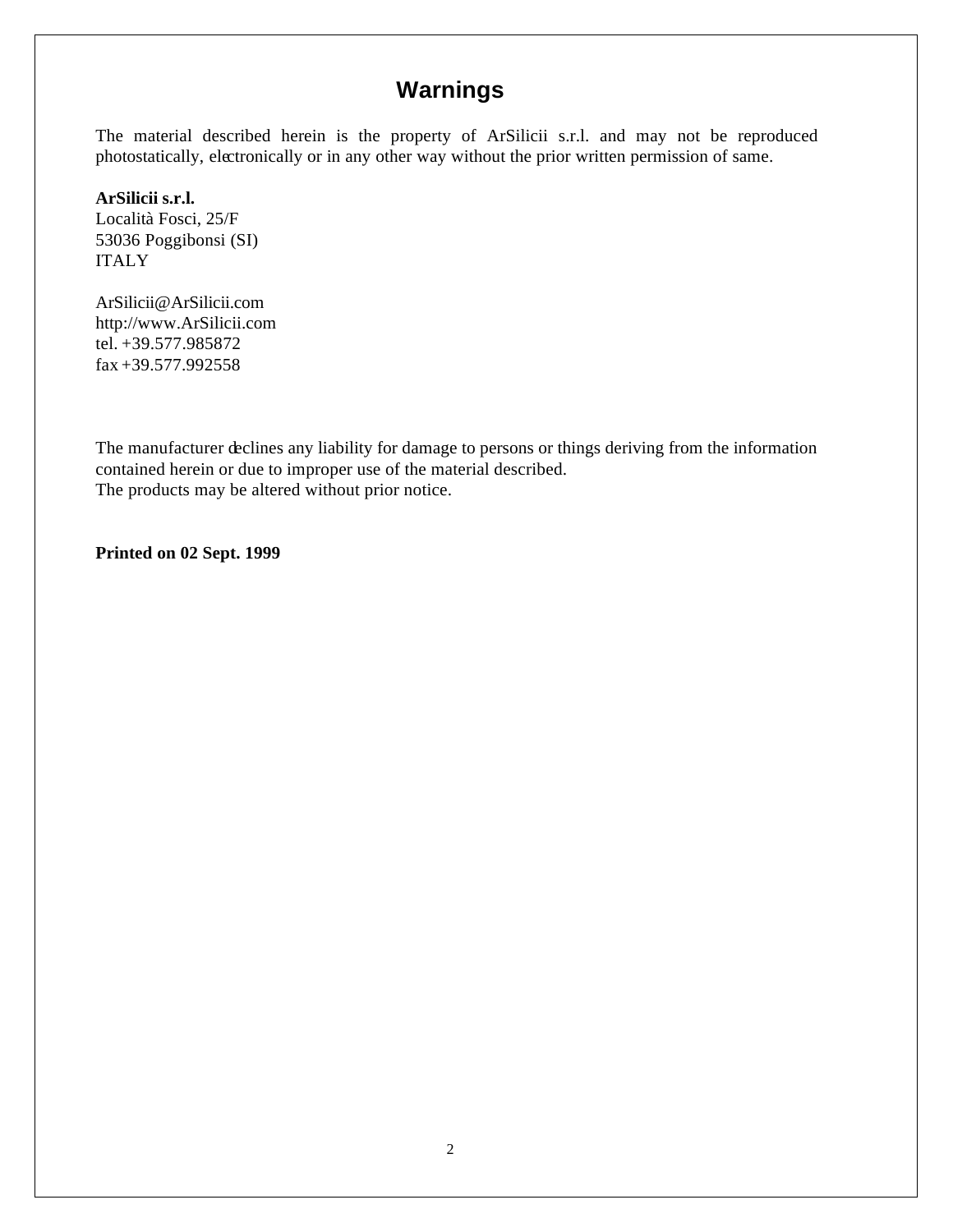## **SUMMARY**

| GENERAL ADVICE ABOUT THE CORRECT USE AND MAINTENANCE OF THE SYSTEM: 20 |    |
|------------------------------------------------------------------------|----|
|                                                                        |    |
|                                                                        |    |
|                                                                        |    |
|                                                                        |    |
|                                                                        |    |
|                                                                        |    |
|                                                                        |    |
|                                                                        |    |
|                                                                        |    |
|                                                                        |    |
|                                                                        |    |
|                                                                        |    |
|                                                                        | 24 |
|                                                                        |    |
|                                                                        |    |
|                                                                        |    |
|                                                                        |    |
|                                                                        |    |
|                                                                        |    |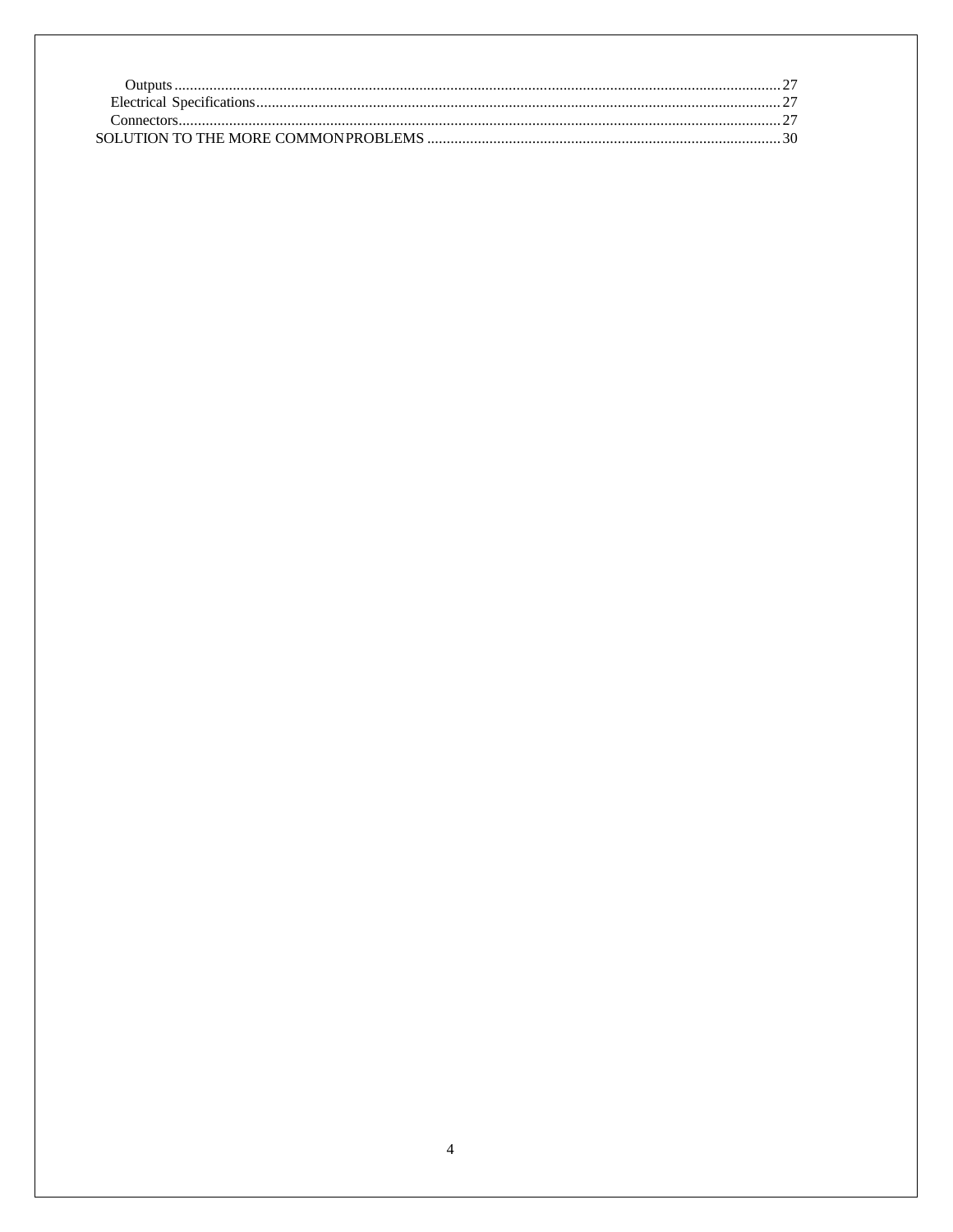## **DETAILS ABOUT THE STRUCTURE OF THE AS D2NA SYSTEM**

## *Description of the system*

This introductory document describes the structure of the AS D2NA system; please refer to the following chapters of this manual for details about the types of connectors and wire size specifications.

The AS D2NA system mainly comprises 5 devices, a power unit model AL310X, and two distributors one for the distribution and protection of the floor services, model PH300S2-T and one for the distribution and protection of the ceiling services, model PH300S2-C; the system also includes a display and control panel model CNLCD-99/00 and an actuator node model NSA10.

### *Connections of the devices*

Because of the technology on which the AS D2NA system is based, the devices which form part of it can be located in any position, as no maintenance operations are needed and there is decidedly less wiring than with conventional systems.

The wiring that leads from the distributors is all of the "star" type, composed of point-point connections, namely without "Tees" or secondary branches.

The distributors, in particular, can be set in a central position in relation to the loads connected, thereby shortening the distances of the connections.

Fig. 1 shows the overall view of the whole AS D2NA system.



**Fig. 1"Overall view of system "**

#### **Batteries and Alternator – Power Unit Connection**

The services battery is connected to the power unit by a cable with two large dia. wires (+12 and GROUND) and through a fuse with adequate cut-off power (50 A), in series with the wire connected to the battery positive terminal. Connection to the power unit is with the special connector. The battery negative terminal is connected to the vehicle frame next to the battery itself.

The engine battery and engine on signal  $(D+)$  are connected to the power unit by a cable with three wires  $(+12,$  $GROUND, D<sub>+</sub>$ ). On the wire connected to the battery positive terminal  $(+12)$  a fuse with adequate cut-off power (50)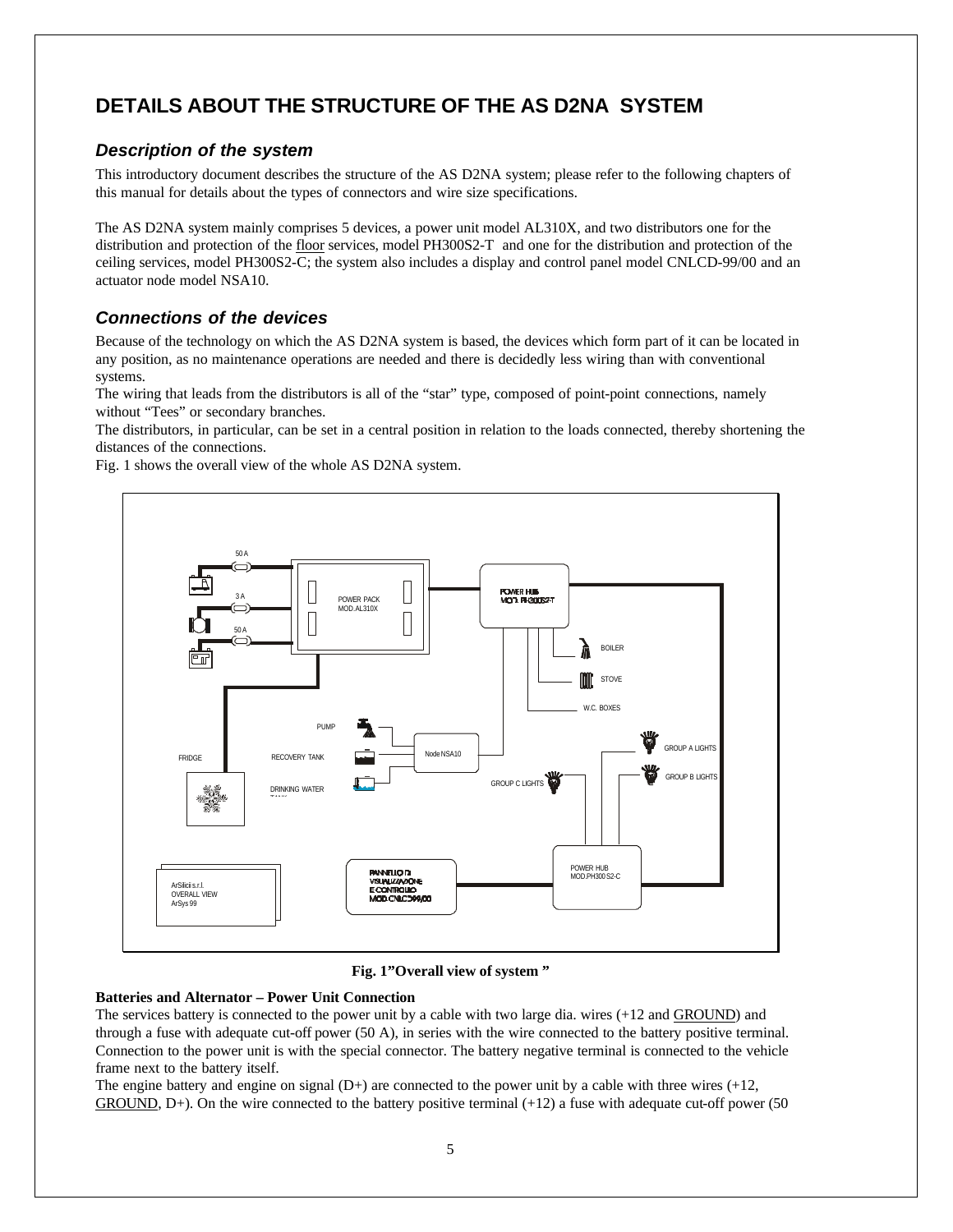A) is necessary. The third wire, associated with the engine on signal (D+), must also have a suitable protection fuse in series with the connector itself  $(2 A)$ . The battery negative terminal, should be connected to the vehicle frame, if it is not already.

The Schuko plug through which the power unit is connected to the 220V mains, should be connected at the output to the differential switch that protects it and with the characteristic grounding.

**If the AL310X power unit is connected to the outside 220V mains it is a completely autonomous source of energy and is therefore capable of delivering power even if the batteries are not present or are damaged, or even if the fuses towards the batteries have blown. This feature guarantees further sturdiness for the user.**

#### **Power Unit – Fridge Connection**

The point – point connection of the power unit, model AL310X with the Fridge is to be made using a cable with 3 adequately-sized wires (+12, +12D+ and GROUND).

#### **Power Unit – Floor Power Hub Connection**

The point – point connection of the power unit, model AL310X with the Floor Power Hub model PH300S2-T is to be made using a cable with 4 adequately-sized wires, two of which for power (+12 and GROUND) and two for signal (BUS\_A and BUS\_B).

#### **Floor Power Hub – Floor Services Connection**

The connections (all point – point) of the Floor Power Hub, model PH300S2-T with the various floor services are made with a four-wire cable, two for power (+12 and GROUND) and two for signal (BUS\_A and BUS\_B). Making a wiring completely with cables with four connectors (Smart Ready), it is possible to install *intelligent services*, also at a later time, and exploit all the potential of the AS D2NA system.

#### **Node NSA10 Pump and Level Sensors Connection**

This type of connection is the one that exploits the potential of the AS D2NA system. In fact the loads or sensors are connected directly to the node NSA10 which may be located near them and exploit the potential of the control panel for displaying the status of the items connected and their cutting in.

#### **Floor Power Hub – Ceiling Power Hub Connection**

The point – point connection of the Floor Power Hub model PH300S2-T with the Ceiling Power Hub model PH300S2-C is to be made using a cable with 4 adequately sized wires, two for power (+12 and GROUND) and two for signal (BUS\_A and BUS\_B); the connection is made through the special connectors.

#### **Ceiling Power Hub – Ceiling Services Connection**

For the connections of the ceiling services to the Ceiling Power Hub model PH300S2-C (all point-point connection) the same considerations apply as for the connection of the Floor Power Hub with the floor services. When the system is installed, Ceiling Power Hub connections with the ceiling services are provided with four wires (Smart Ready); it is therefore possible also at a later time to connect *intelligent services* and fully exploit the potential of the AS D2NA system $<sup>1</sup>$ .</sup>

#### **Ceiling Power Hub – Display and Control Panel Connection**

The connection (point – point) of the Ceiling Power Hub model PH300S2-C with the display and control panel model CNLCD-99/00 should also be made with a cable with 4 wires, 2 for power (+12 and GROUND) and two for signal (BUS\_A and BUS\_B) headed with the special connectors.

### *Advice for maintenance*

- Never do any work on the system without firstly disconnecting the 220V mains, the solar panels and the batteries.
- Check the acid level of the batteries at regular intervals.
- During prolonged parking and stowage of the vehicle, in the lack of external power sources (220V mains or solar panels) it is advisable to disconnect the positive terminal of both the engine battery and services battery.
- Any repairs on the electric system should only be carried out by skilled personnel.

<sup>&</sup>lt;sup>1</sup> Example: insert a dioxide sensor that works not only as stand-alone device but integrated directly with the AS D2NA therefore automatically with the statuses that can be displayed and set also by the control panel without having to lay any wire between the sensor and control unit.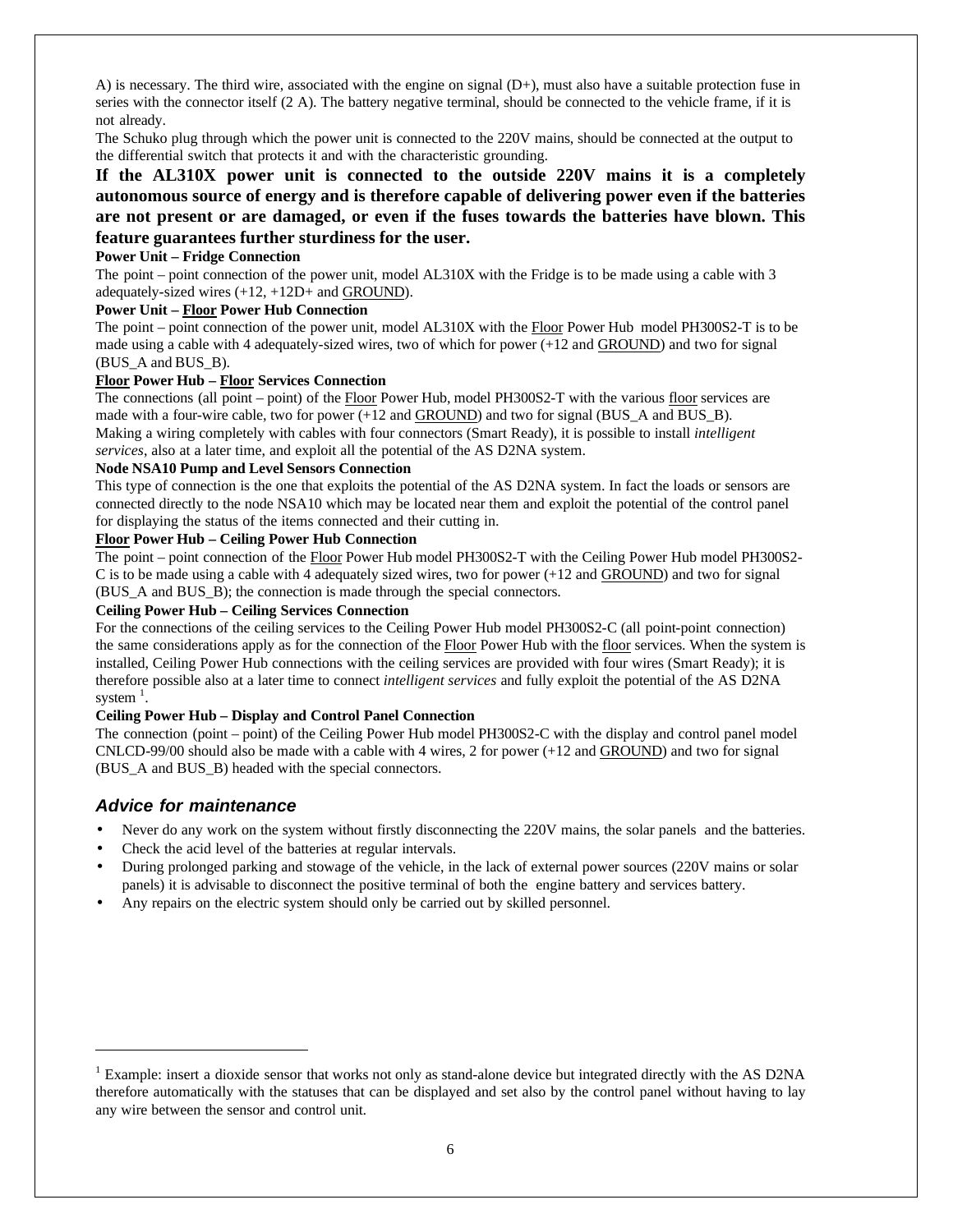## **STRUCTURE OF THE CONTROL PANEL AND HOW IT WORKS**

The **Control panel** has a liquid crystal display (LCD), which shows the main electrical ratings and the "conditions of health" of the system. It differs from conventional ones because it is connected to the system only through a single 4-lead cable.

The front panel, shown in the following illustration, comprises two keypads, one at the right of the LCD, named*navigation*and one, under the display, named*direct* or *fast*.



## *MAIN CONTROL PANEL COMPONENTS*

#### **Keypads**

*Navigation Keypad*

This has 4 keys (Fig. 2) around a centre OK button on the right of the display and it is illustrated below.



**Fig. 2**

Their function varies depending on the context and is described below: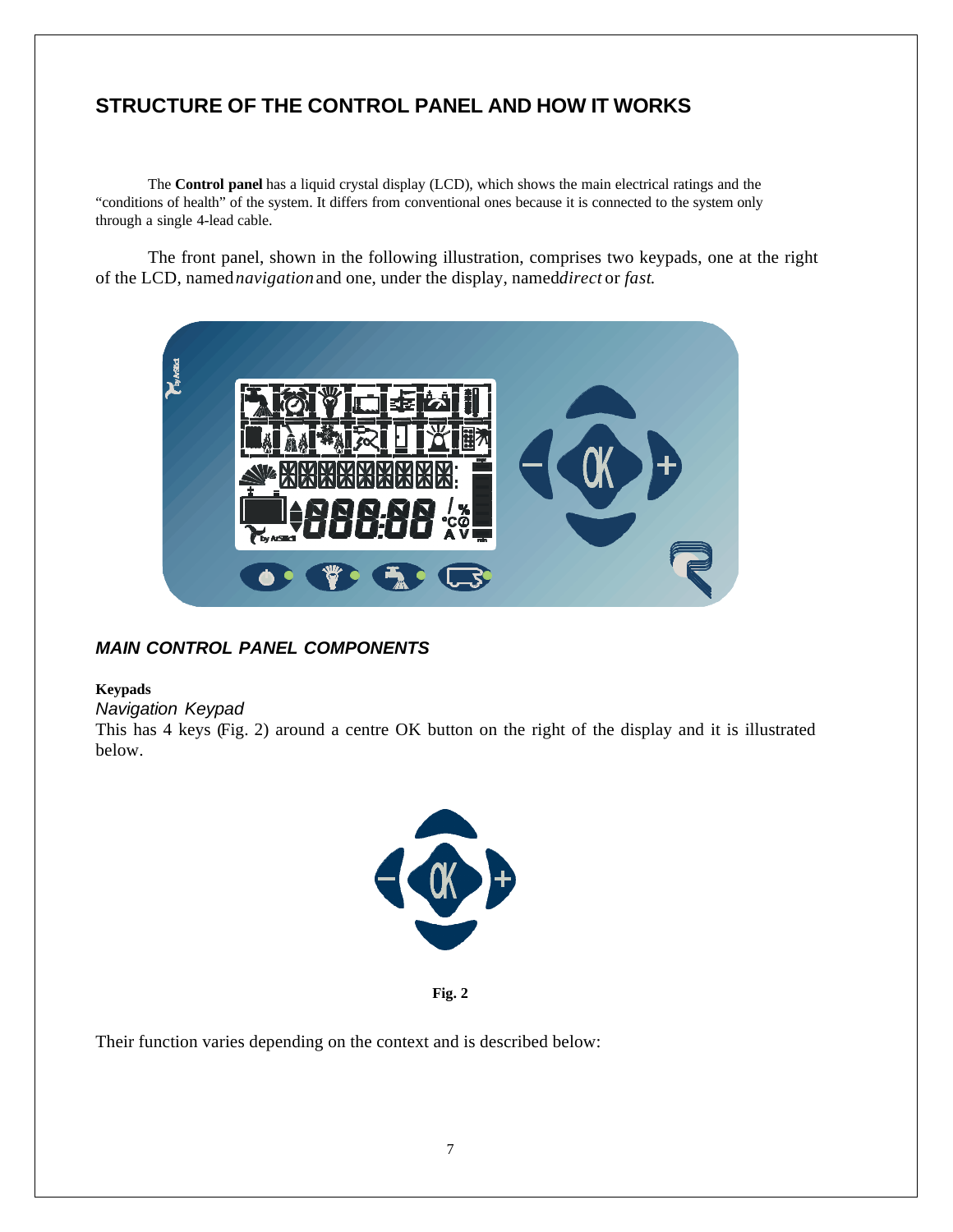#### **Fig. 3**

With the buttons of Fig. 3 it is possible:

- To scroll the icons horizontally
- After selecting an icon, to choose from the alternatives of the menus(eg. ON/OFF) or set new values (eg. clock).



With the buttons of Fig. 4 it is possible:

- to scroll the symbols on the display vertically;
- After selecting a symbol, to scroll the items of the menus associated with each icon

With the button of Fig. 5 it is possible:

- To select a symbol to access the menus associated with it;
- Carry out the command set, and, at the same time, return to the symbol navigation mode.



**Fig. 5**

## *Fast Keypad*

This comprises 4 buttons (shown in Fig. 6) to be found just under the LCD.



Each key has a small light (also called LED) which represents the status of the icon shown on it. Now let's take a detailed look at the functions connected with these keys.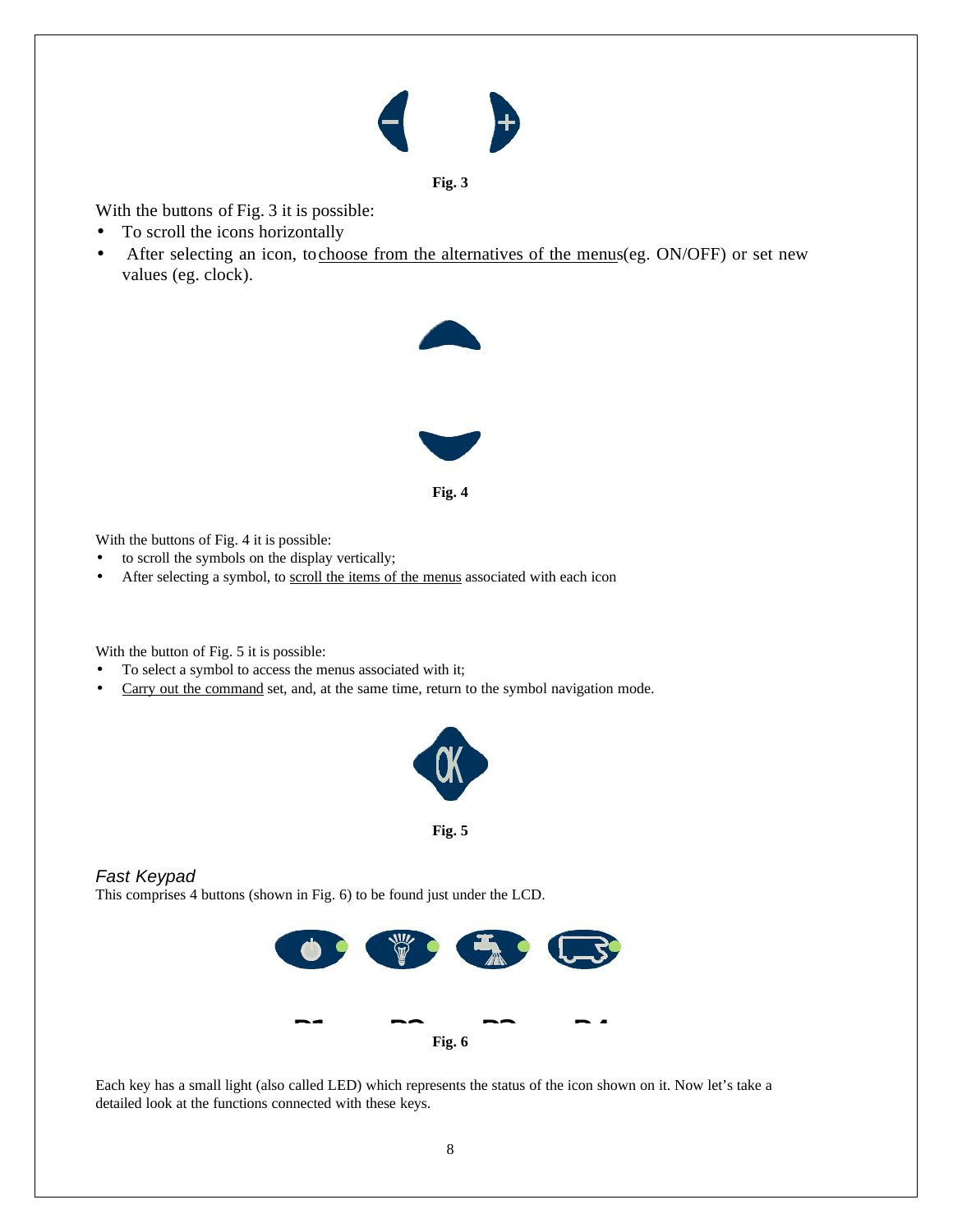| P <sub>1</sub> | Makes it possible to cut off the energy or supply all the services, therefore, it is a true and proper main        |  |  |  |  |  |
|----------------|--------------------------------------------------------------------------------------------------------------------|--|--|--|--|--|
|                | switch. The light on indicates that there is voltage on the electric system, vice versa all the services are not   |  |  |  |  |  |
|                | supplied. If the led flashes it means that there is a failure on a part of the system.                             |  |  |  |  |  |
| P <sub>2</sub> | Indicates the main lights switch, it makes it possible to power all the lights on the vehicle home cell ceiling    |  |  |  |  |  |
|                | or not. Green light on = ceiling distributor ACTIVE, off= CEILING DISTRIBUTOR deactivated, flashing =              |  |  |  |  |  |
|                | PROBLEMS.                                                                                                          |  |  |  |  |  |
| P <sub>3</sub> | This is the remote button for turning the pump on and off. Green light on $=$ PUMP ON, off $=$ PUMP OFF,           |  |  |  |  |  |
|                | $flashing = PROBLEMS$ .                                                                                            |  |  |  |  |  |
| <b>P4</b>      | If the light is on it means that one of the following cases has occurred: service batteries flat, drain water tank |  |  |  |  |  |
|                | in reserve, recovery tank full, pressing the button it is possible to learn in detail which of the previous        |  |  |  |  |  |
|                | situations has occurred. This button is active only when not in the navigation mode, i.e. when the time is         |  |  |  |  |  |
|                | shown on the display.                                                                                              |  |  |  |  |  |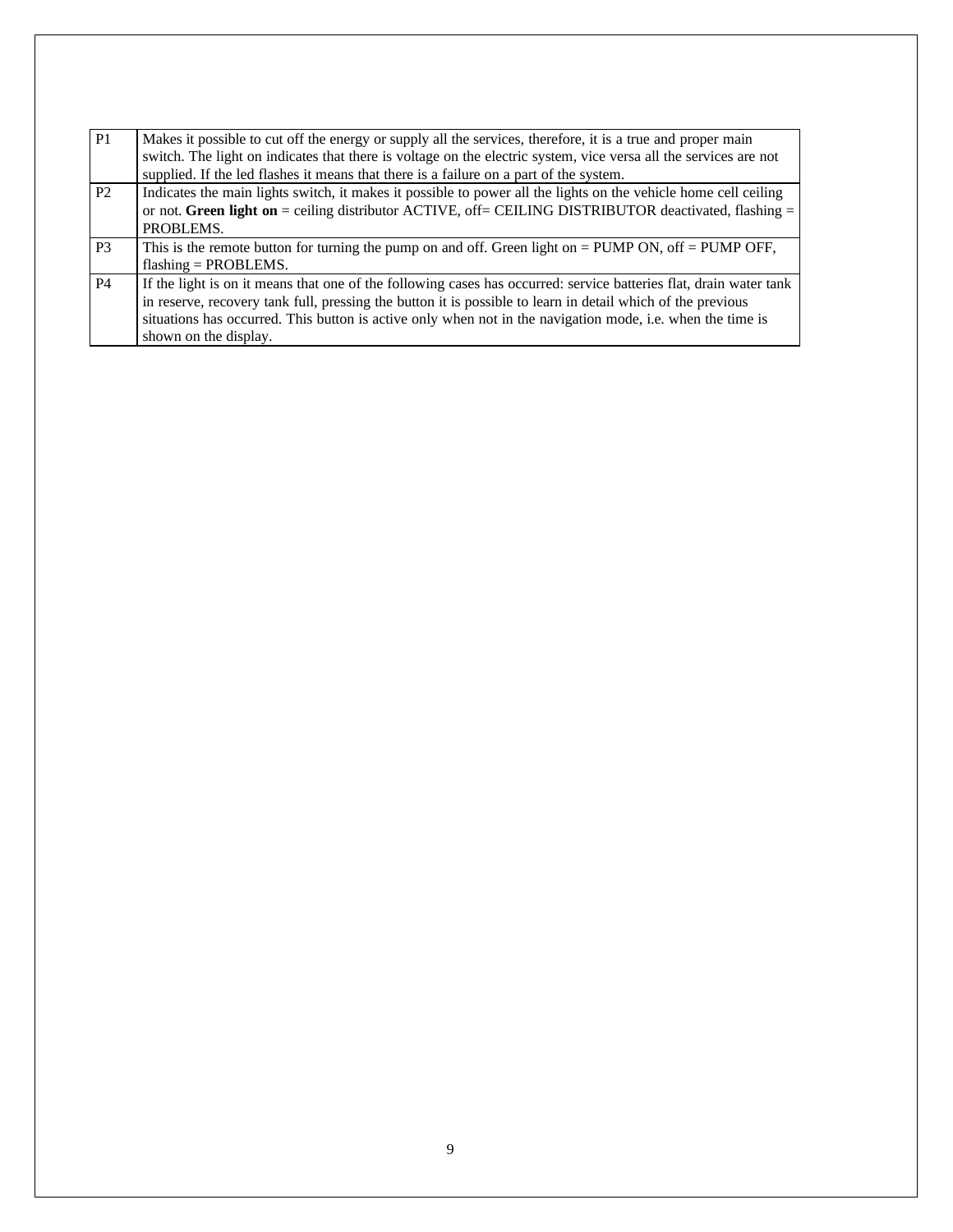**LCD display**

The structure of the LCD is shown in Fig. 7:



**Fig. 7**

| S <sub>1</sub>  | Icon      |
|-----------------|-----------|
| $\overline{S2}$ | Bar No.3  |
| $\overline{S3}$ | Bar No.2  |
| $\overline{S4}$ | Bar No.1  |
| S <sub>5</sub>  | Line No.2 |
| S6              | Line No.1 |

The upper part of the display graphically shows the symbols characterising the main functional areas offered by the system; these are called icons.

Immediately below there are two lines of alphanumerical characters (Line 1 and Line 2) which describe the various items of the menus selected. At the sides of the LCD display, there are graphic bars which make it possible to display the basic ratings immediately and constantly (e.g. service battery level, instantaneous current absorbed by the system, etc.).

Of course, the graphic symbols shown in the figure cannot all be shown at the same time.

#### *Icons*

There are fourteen icons and they schematically represent all the functions of the control panel.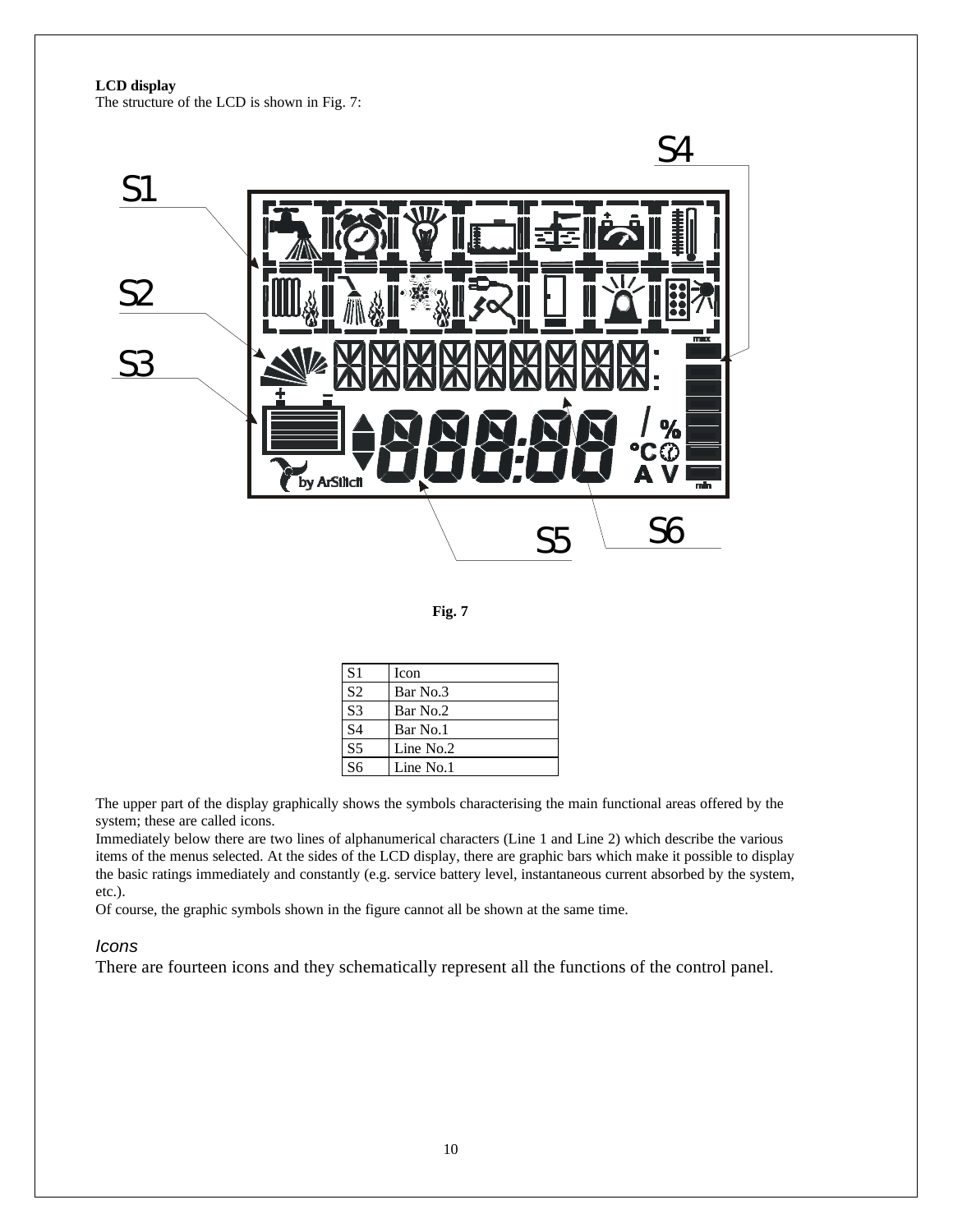

Each icon comprises four parts (Main Body,Secondary Body, Corners and Bars, which are visible or not depending on the cases.

The icon shown in the figure, on the top left of the display, refers to the water pump.



**Fig. 8**

| Part 1 | Corners        |
|--------|----------------|
| Part 2 | Main body      |
| Part 3 | <b>Bars</b>    |
| Part 4 | Secondary Body |

The parts that form an icon like the one of Fig. 7 are:

The **Main Body**, (the tap) indicates the function, in this case the water pump;

The **Secondary Body**, (water) summarises if the function is active or not. In this case, water can be seen coming out of the tap inside the icon only if the pump is oN.

The **Corners** indicate which icon is selected at the moment through the *navigation keypad.*

The **Bars,** if lit, indicate an alarm status or a fault relating to that function group (in this case, for example, it could be a short circuit on the pump).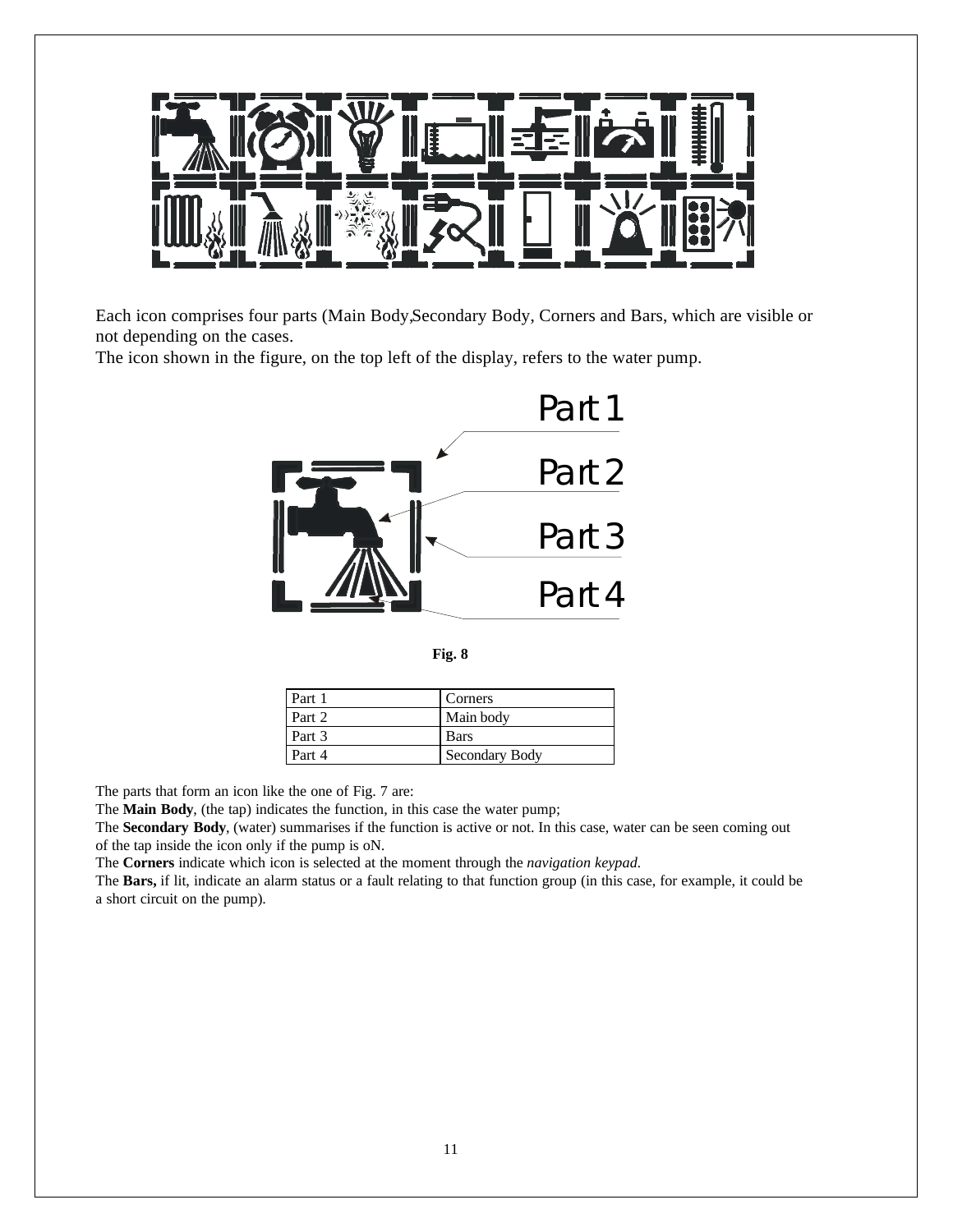*Example: Switching the water pump on and off:*



Scrolling the display symbols using the *navigation* keys *(*Fig. 9*)*, we move to above the icon showing the tap. Pressing the OK key (the symbol is selected) additional information is shown in the form of alphanumerical characters. In this case the wording PUMP is shown (line 1) and its ON/OFF condition (line 2).



Using the *navigation* keys (Fig. 10) scrolls the menu items: PUMP, PROTECTION and PROBLEMS. We are moving to PUMP**.**



With the *navigation* keys (+ and - of Fig. 11) it is possible to select the condition required on the PUMP: **ON**/**OFF**



Pressing the OK key (Fig. 12) applies the command chosen to the menu item and at the same time returns to the navigation mode.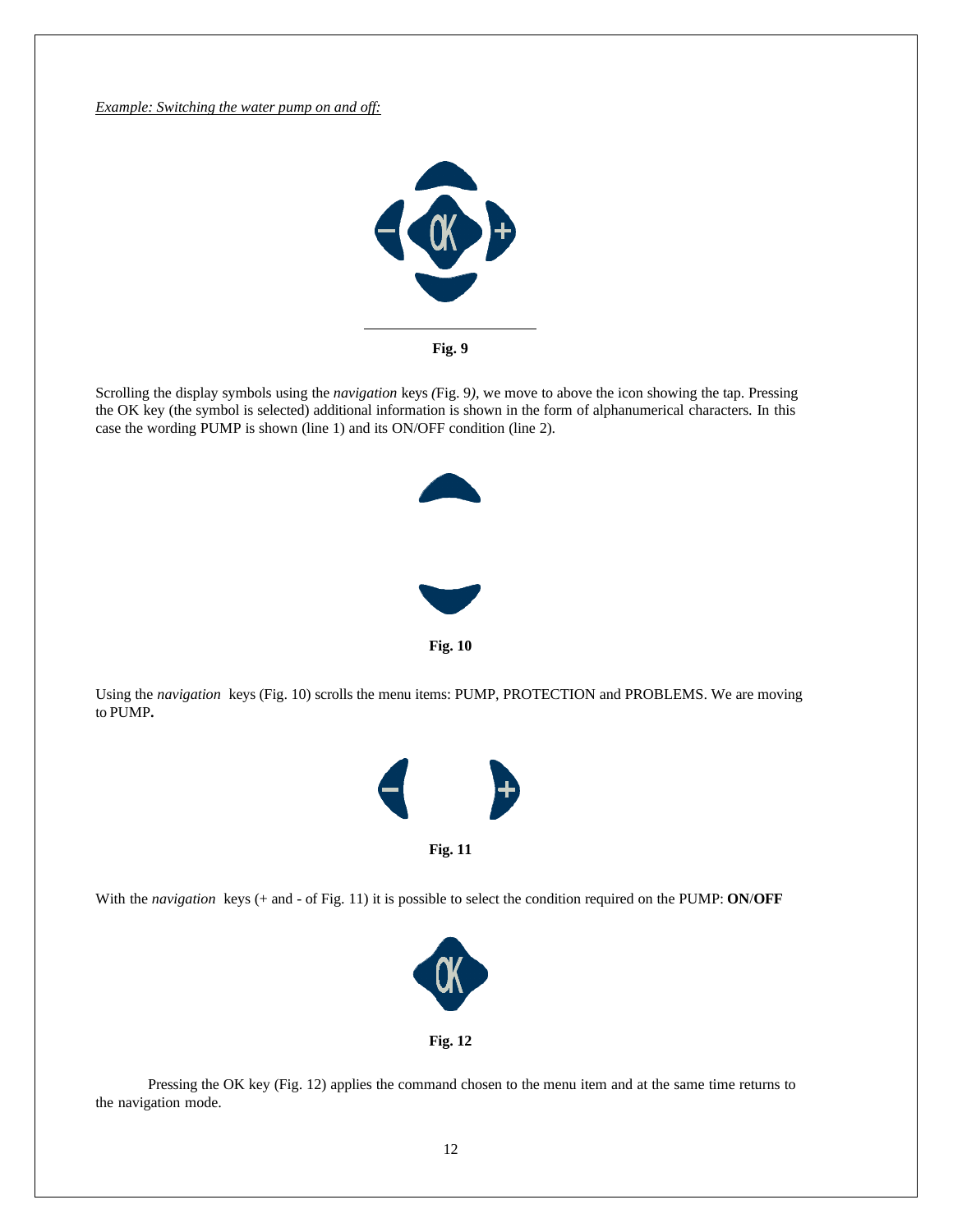## *GRAPHIC BARS*

There are three graphic bars, Fig. 13, which give an evaluation "at a glance" (as they are always shown regardless of the operating mode), of the main ratings of the camper. These can be examined in more detail in the corresponding items of the special menus.



#### **Fig. 13**

| Bar 1 | Bar No.1 | <b>Bar</b> 1 indicates the <b>level of the drain water</b>                                |  |  |
|-------|----------|-------------------------------------------------------------------------------------------|--|--|
|       |          | The min. and max levels respectively indicate: drain water tank <i>Empty</i> and          |  |  |
|       |          | drain water tank <i>Full</i> . For more precise information it is necessary to select     |  |  |
|       |          | the symbol relating to the tanks and consult the special menu                             |  |  |
| Bar 2 | Bar No.2 | Bar 2 indicates the battery charge remaining in the battery                               |  |  |
|       |          | In this case too, it is possible to obtain more precise information,                      |  |  |
|       |          | selecting the special symbol and consulting all the menus if                              |  |  |
|       |          | contains.                                                                                 |  |  |
|       |          |                                                                                           |  |  |
| Bar 3 | Bar No.3 | <b>Bar 3</b> indicates the <b>instantaneous absorption of the system</b> from the service |  |  |
|       |          | battery.                                                                                  |  |  |
|       |          | Its filling takes place <i>counter-clockwise</i> , a higher number of segments            |  |  |
|       |          | indicates higher absorption. It should be noted that if there is a form of outside        |  |  |
|       |          | energy, such as connection to the 200 V mains or solar panel, the bar in                  |  |  |
|       |          | question is always "off", as the consumption of the services is supplied by the           |  |  |
|       |          | outside energy sources.                                                                   |  |  |

## *LINE 1 AND LINE 2 (ALPHANUMERICAL CHARACTERS)*

The area devoted to representing characters and numbers is subdivided on two lines. Their behaviour changes in relation to whether a symbol is selected or not.

In the navigation mode (no symbol selected), the top line is off completely, while the bottom one shows the time . Otherwise, the top line shows the name of the menu item, while the bottom one shows the alternatives to it. Sometimes, if the symbol selected is associated with a rating (e.g. battery or tank), the top line shows the name of it, the bottom one its value and, at the side of this, the unit of measurement will be shown.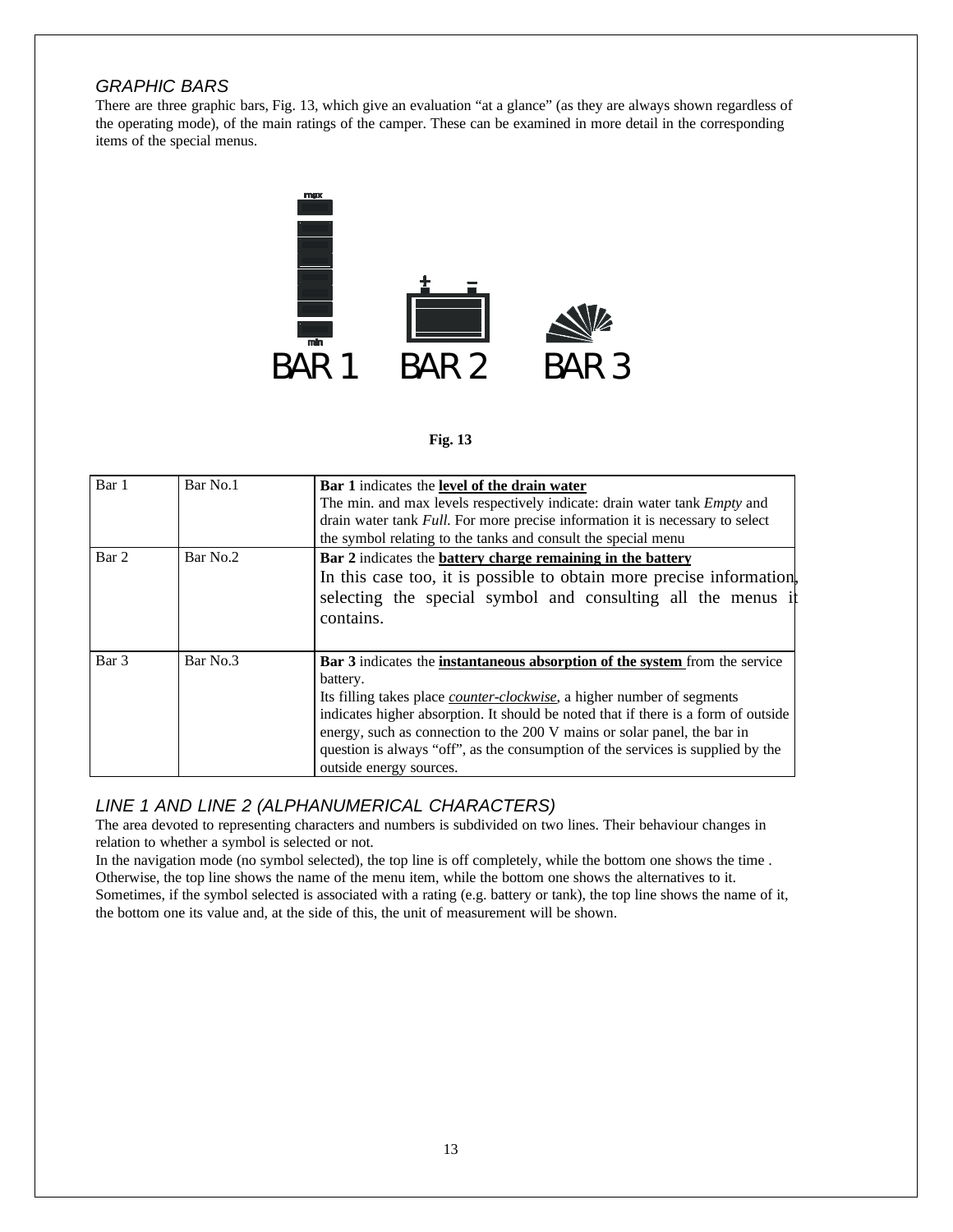## *DETAILED DESCRIPTION OF THE FUNCTIONS*

In this section we are giving a detailed description of the functions on the control unit. Please remember that some of them might not be present in the model in your possession, or refer to accessories that are not installed. For convenience, the functions are grouped according to the icons that contain them. **Functions**

*PUMP*



Contains the items of the menu concerning the use and diagnostics of the water pump. The bars around the symbol are shown only in the event of a Short Circuit on the pump. The water flowing indicates that the pump is on

#### PUMP: ON/OFF

This makes it possible to set the on or off condition of the water pump. *Initially this menu item is positioned at OFF.*

#### PROT. ON/OFF

In addition to electrical protection on the PUMP (which is always activated due to the node), it is possible to set an additional one, This, if activated, prevents the pump from turning on if there is not enough water in the tank. *Initially this menu item is positioned at OFF.*

#### PROBLEMS: NO/SC

Indicates the presence or not of electric problems on the pump ( $NO =$  no problem,  $SC =$  Short Circuit).

*CLOCK*



Contains the menu items relating to the clock. It makes it possible to set the current time using the right and left arrow keys.

## *LIGHTS*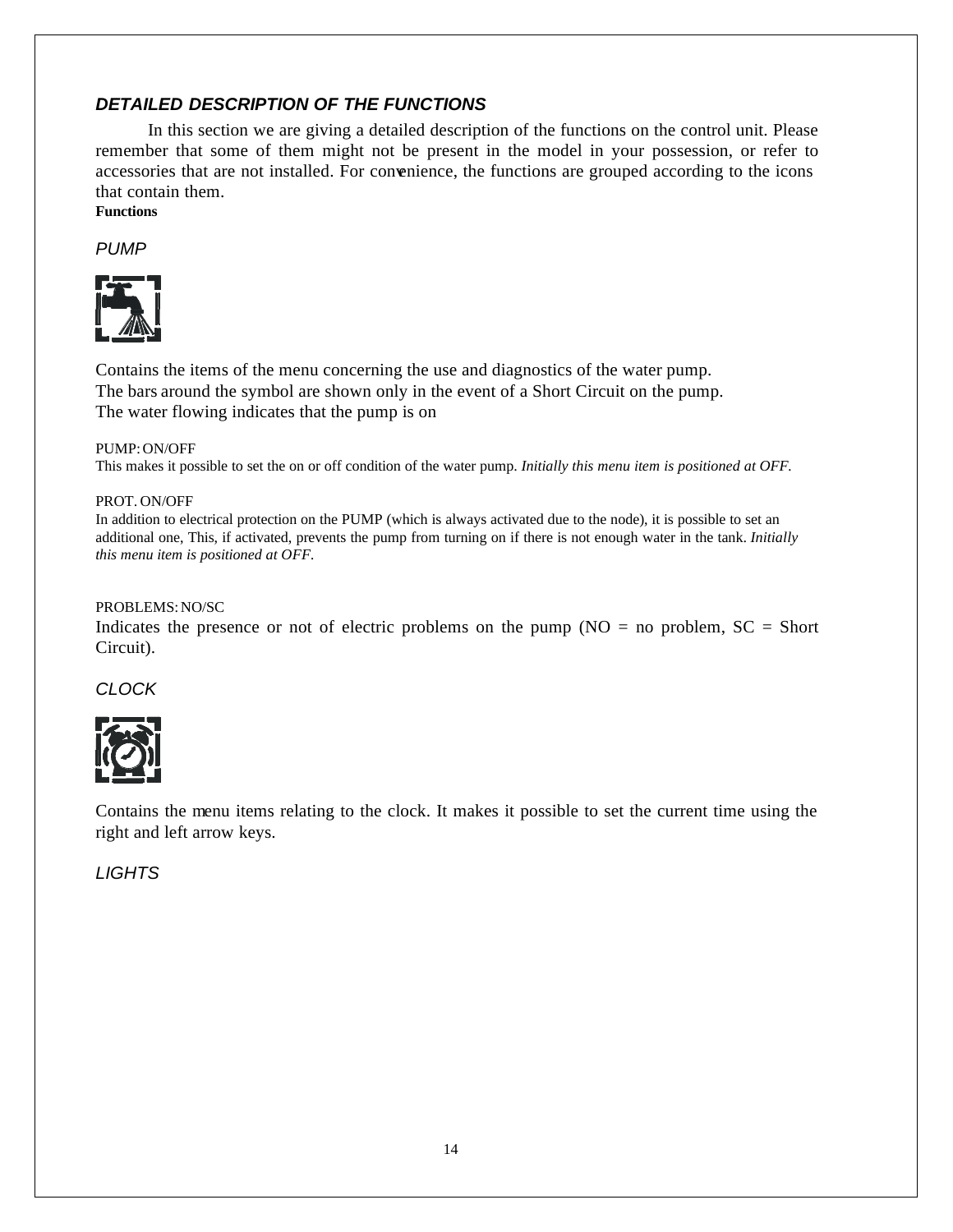

Contains the items of the menus concerning the supply of the motrhome ceiling.

The bars around the icon are shown only in the event of an electrical fault concerning the upper part of the electric system. The rays indicate that the lamps on the ceiling, or at any rate all the loads connected to the output of the ceiling distributor, are receiving voltage

#### LIGHTS: ON/OFF

This makes it possible to supply or cut off power to all the loads connected to the output of the ceiling distributor of the vehicle. *Initially this menu item is positioned at ON.*

#### PROBLEMS: NO/SC

Indicates the presence or not of electrical problems in the ceiling  $(NO = no problem, SC = Short$ Circuit). A symbol next to the wording SC serves for auxiliary information about the location of the short circuit. In particular the following symbols are used  $Fig. 14$ :



**Fig. 14**

|     | short circuit on the floor distributor left channel    |
|-----|--------------------------------------------------------|
| l B | short circuit on the floor distributor right channe    |
| c   | short circuit on the ceiling distributor left channel  |
|     | short circuit on the ceiling distributor right channel |

In the event of more sources of short circuit there will be a combination of the abovementioned symbols. As mentioned previously, as he cause of the short circuit ceases, the warning ceases and the system resumes correct operation without changing fuses.

*LEVELS*



This contains the items of the menus concerning the tanks. The bars may indicate: the lack of drain water or a recovery tank overflow.

DRAIN: *X* %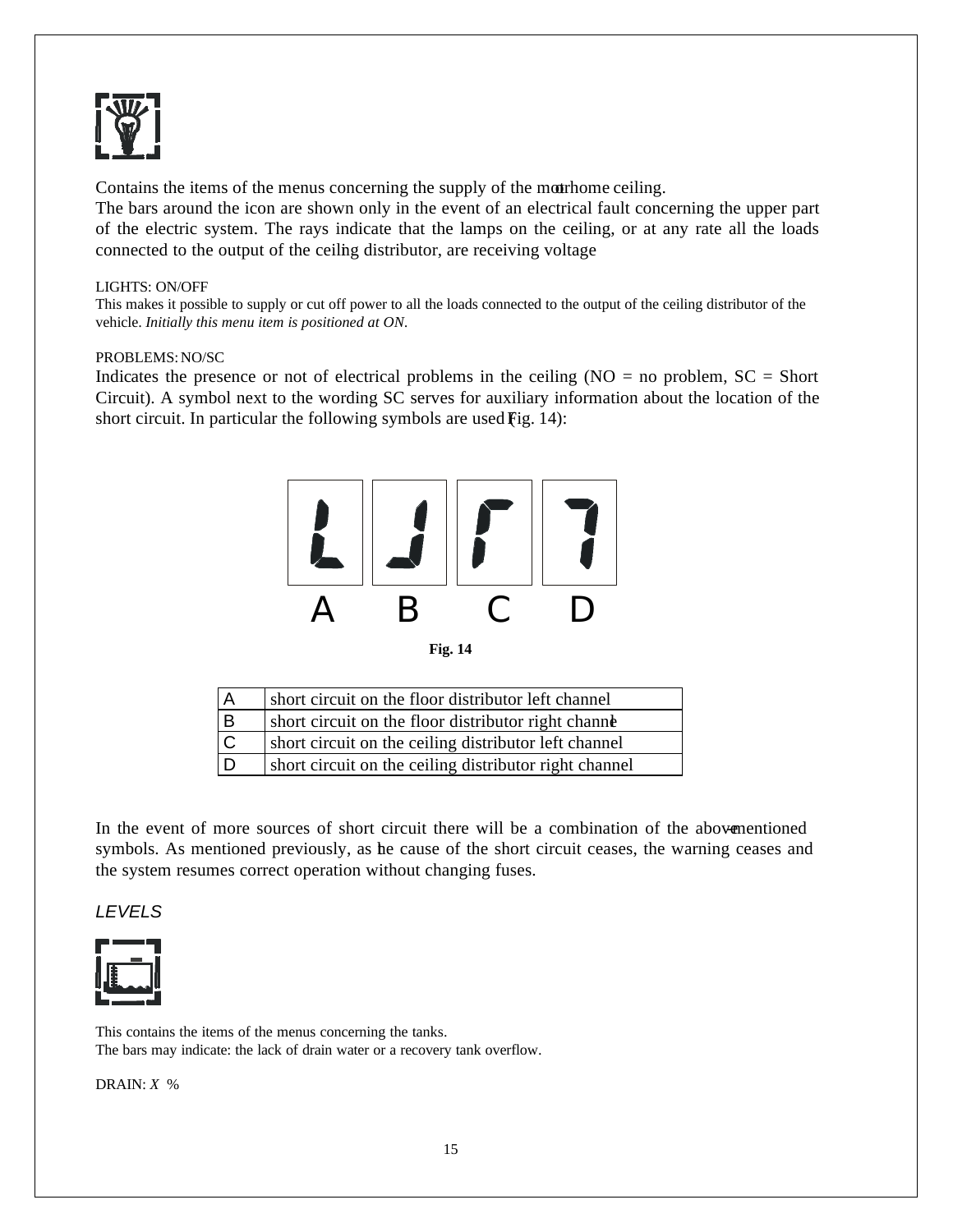This item of the menu gives the level of the drain water tank expressed in percentage of the total volume. (for a 4-level sensor (0%-30%-60%-90%)

SEWAGE 1: NO/FULL Indicates if sewage recovery tank 1 is full or not.

SEWAGE 2: NO/FULL Indicates if sewage recovery tank 2 is full or not.

## *GAS-SOLENOID VALVE*



#### *Functions that can be activated only through optional installation kits.*

This contains the items of the menus associated with protections against gas leaks and the presence of carbon dioxide and it signals the condition of the gas solenoid valve.

#### GAS SENS : ON/OFF/GAS/--

The dashes (--) indicate that the sensor is not installed or not working properly. The word ON flashing means that the sensor is warming, and therefore it is unable to detect an alarm situation. After warming, ON stops flashing. The word GAS appears when an alarm situation has occurred, i.e. a gas leak.

#### ALR SOUND: ON/OFF/--

The dashes (--) indicate that the sensor is not installed or not working properly. The ON control enables the buzzer on the sensor to sound in the event of an alarm, while OFF disables it.

#### *BATTERIES*



This contains the items of the menus concerning the voltage measurements on the two batteries (engine and services), the current delivered and the amount of charge stored. The bars indicate that the services battery is beginning to undergo damage.

ENG BATT: *X* V Shows the voltage rating, expressed in Volts, at the engine battery terminals.

SERV BATT: *X* V Shows the voltage rating, expressed in Volts, at the services battery terminals.

#### CURRENT: *X* A

Displays the rating of the instantaneous current delivered, **if the rating is positive,** by the services battery. Conversely a **negative rating**, expresses the value of the charge current (of the services battery or both).

#### AMPERE H: *X*

Indicates the amount of charge, expressed in Ah, used or supplied to the battery from the last reset made.

#### RESETAMPH

Pressing the OK key resets the ampere/hour (Ah meter) mentioned above.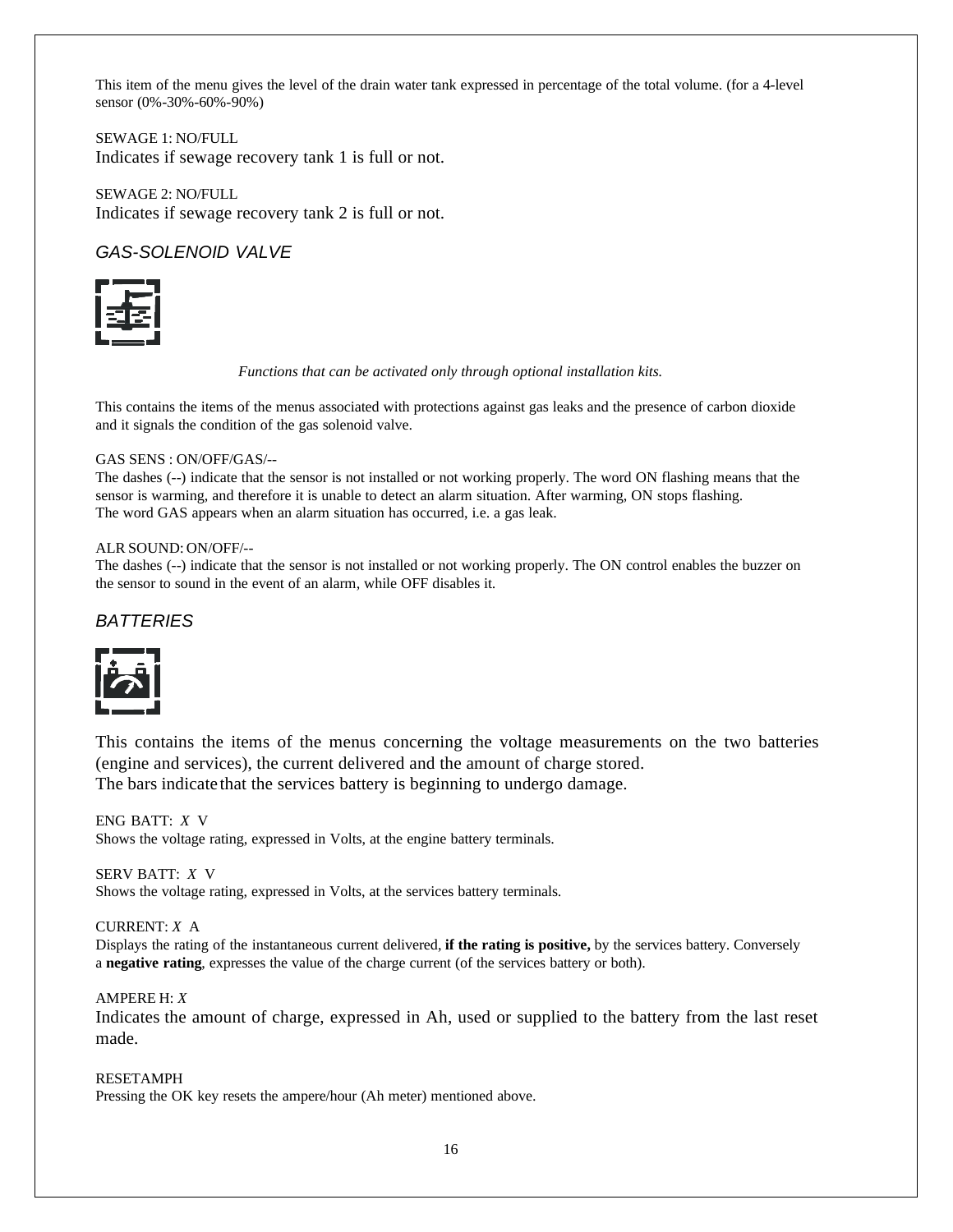#### PROBLEMS: NO/LO

Indicates the presence or not of problems on the services hettery ( $NO =$  no problem,  $LO =$  start of irreversible damage on the services battery).

### *TEMPERATURES*



*Functions that can be activated through suitable optional kits.*

This contains the items of the menus which show the momentary inside and outside temperature.

IN TEMP: X  $^{\circ}$ c / --Shows the temperature in degrees centigrade, inside the home cell. The dashes indicate that the sensor has not been installed.

#### OUT TEMP :  $X \degree c$  /--

Shows the temperature in degrees centigrade, outside the home cell. The dashes indicate that the sensor has not been installed.

*HEATING*



Contains the items of the menus for remote control and timing of the electronic stove. *Function not active in this model.*

#### *BOILER*



Contains the items of the menus for remote control and timing of the boiler. *Function not active in this model.*

## *FRIDGE*



Contains the items of the menus controlling the fridge.

*Function not active in this model.*

*220 V MAINS*



Contains the items of the menus concerning the presence of the external 220V mains and the power unit.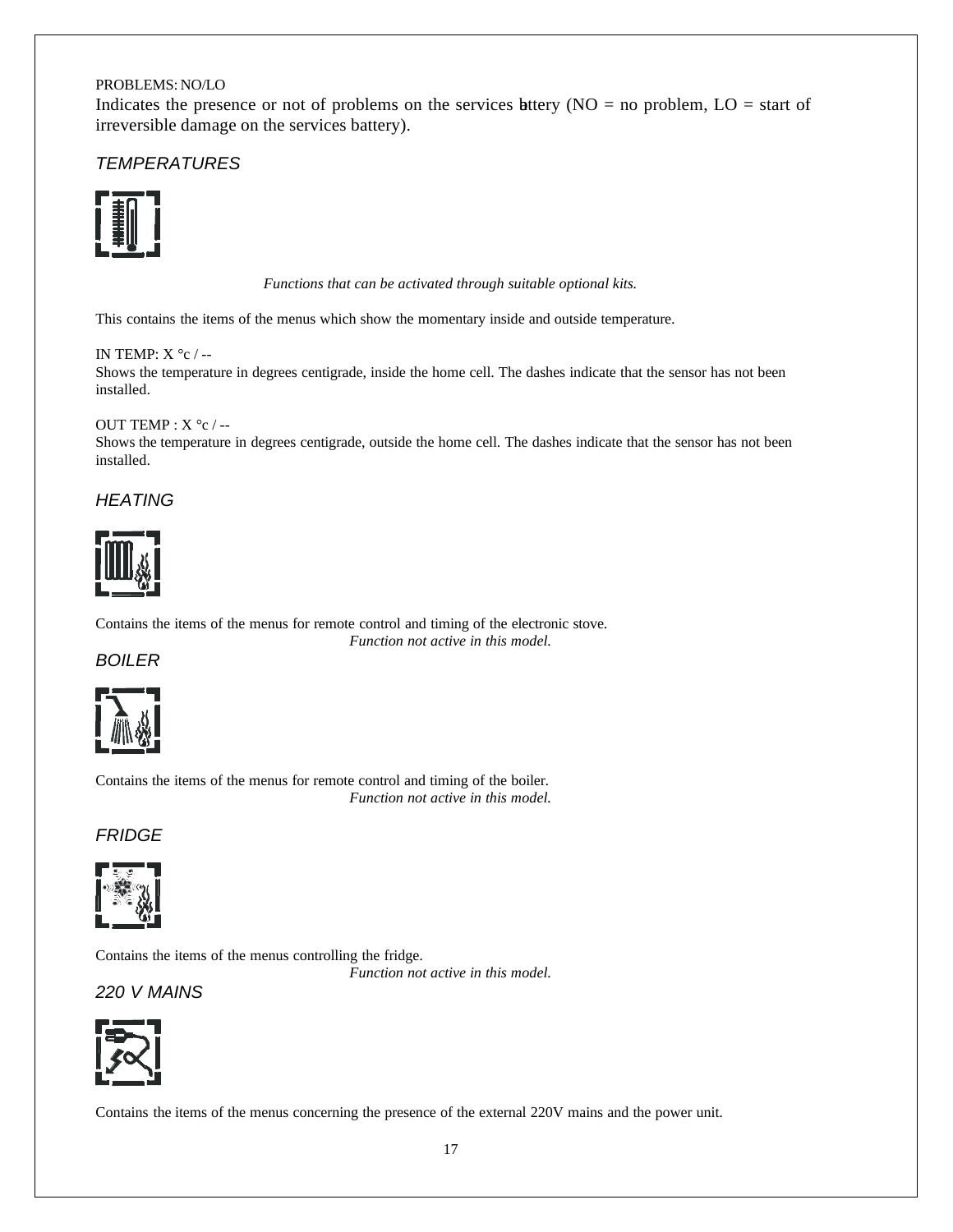The bars indicate high internal temperature of the switching power unit. The lightning flash indicates that the 220V line is connected.

#### EXT. PWR: ON/OFF

Shows whether the vehicle is connected to the 220V mains or not.

#### PARALLEL : ON/OFF

Makes it possible to decide, **if the vehicle is connected to the 220V line**, to put the engine battery in parallel with the services battery. *Initially this menu item is positioned at OFF.*

#### V MAX: *X* V

Shows the maximum voltage rating, expressed in Volt, set at the terminals of the services battery during charging.

#### PWR TEMP: *X* °C

Gives the temperature inside the power unit, expressed in degrees centigrade.

Readings below 70 °C are acceptable. Beyond this threshold, the situation is abnormal. However, the power unit begins to lower the power delivered in order to prevent damage. As soon as the temperature returns to normal the power unit starts working normally again with no action from outside.

#### FAST: ON/OFF

This makes it possible to set the charging cycle to be carried out on the battery/ies. *Initially this menu item is positioned at OFF.*

*N.B.: the use of fast ON is advisable only when the services battery starts having sulphation problems, for partial regenerating, or in cases of extreme need to charge quickly, because the normal charging cycle (fast OFF) has been specially designed for long battery life and is therefore to be preferred*

#### MAINT. ON/OFF

If an external source of energy is present, this makes it possible to set an alternative charging cycle other than fast. *Initially this menu item is positioned at OFF.*

*N.B.: this type of charge is to be used only for prolonged stops of the vehicle, as it is not an actual charge but makes up for battery self-discharging and can only be activated in the presence of an outside source of energy (220V mains or solar panels). It has been designed to prevent the battery electrolyte from being consumed during periods of inactivity.*

## *LANGUAGES*



Contains the items of the menus through which it is possible to choose the language (ITALIAN, ENGLISH, FRENCH, GERMAN and SPANISH) , in which all the information is shown.

### *ALARMS*



Contains the items of the menus connected to the alarms present in the motorhome. The bars and rays indicate the presence of danger.

*Functions that can only be activated through suitable optional kits.*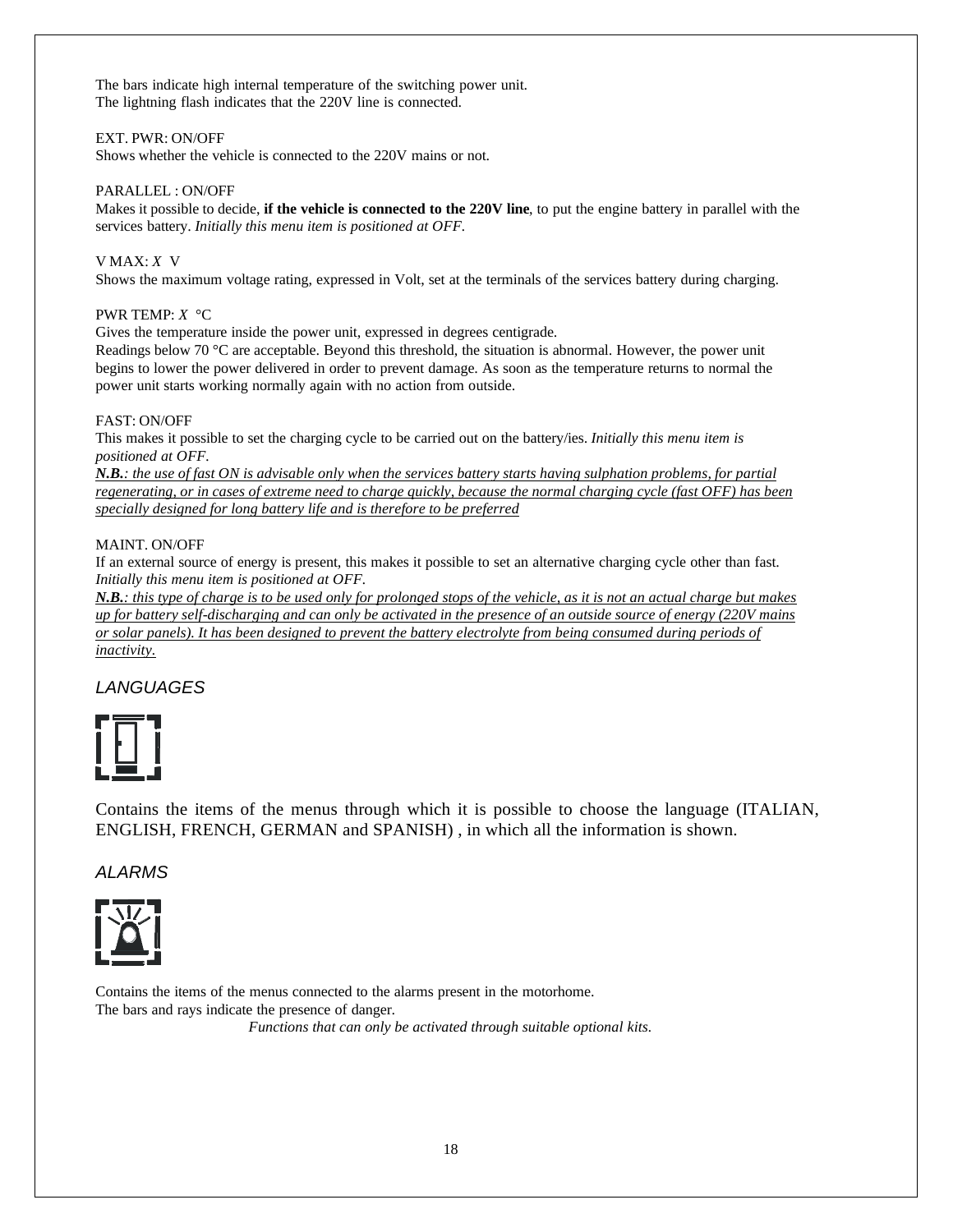## *SOLAR PANELS*



Contains the items of the menus concerning the solar panels. The sun (top right) indicates that the power delivered by the solar panels exceeds a determinate threshold, which implies the presence of solar panels operating.

### SOLAR P: ON/OFF

For turning the solar panels on or off. *Initially this menu item is positioned at OFF.*

POWER: *X* Shows the power, in Watt, delivered instantaneously by the solar panels.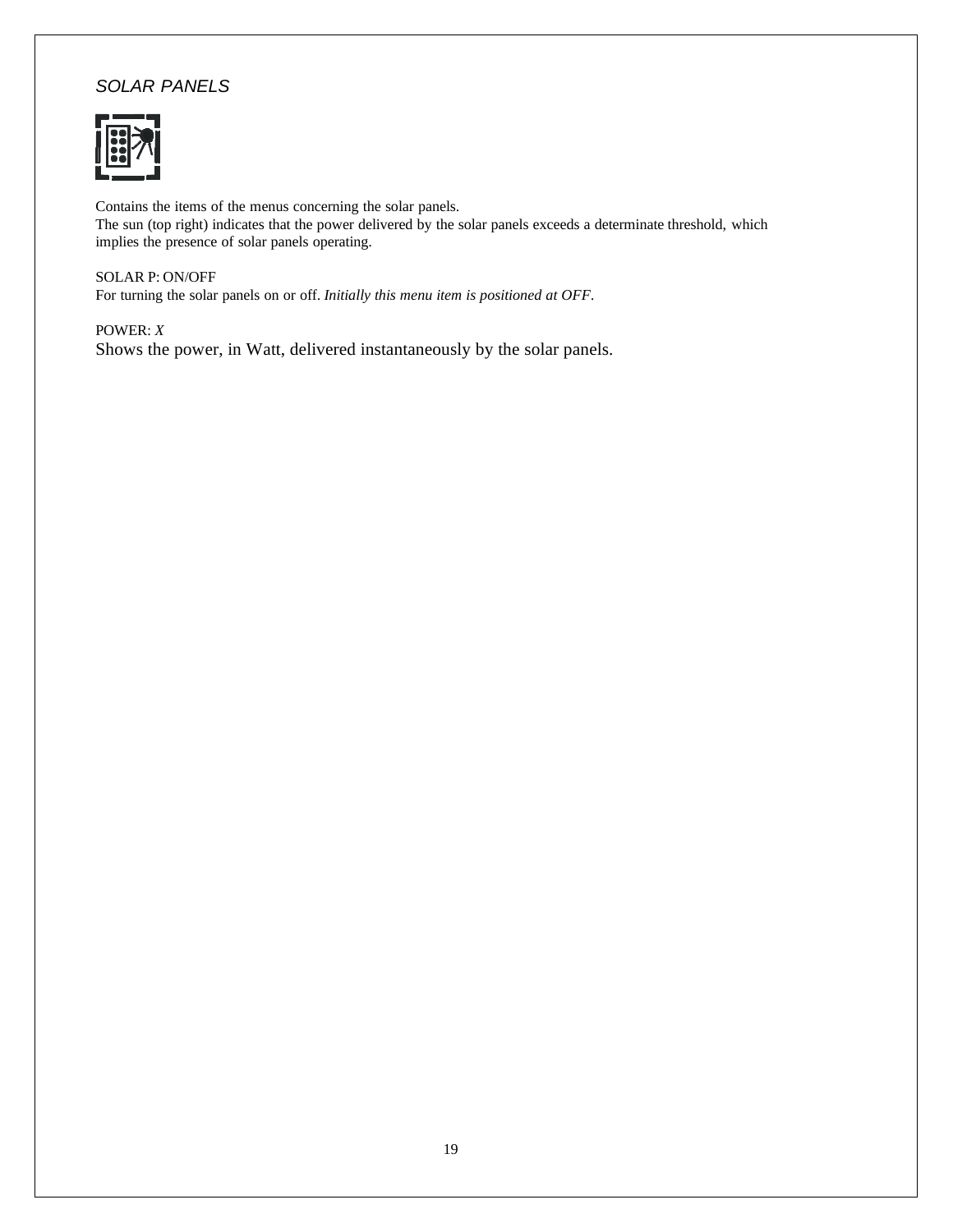## **GENERAL ADVICE ABOUT THE CORRECT USE AND MAINTENANCE OF THE SYSTEM:**

• During prolonged halts (over one month), it is always wise to charge the batteries, to prevent discharging that could seriously compromise the storage capacity of the batteries themselves. If solar panels are installed, these keep the batteries under charge, therefore they can be kept in parallel through the special control of the control unit. If connection to the 220V mains is available, the maintenance charging system can be used to compensate for self-discharging of the batteries.

In systems with the power unit without the main switch in the lack of external sources of energy (220V or solar panels) it is advisable to disconnect the positive terminal of both the engine battery and services battery, so that the batteries reduce their consumption at selfdischarging.

- Do not use chemical substances, cleaning solvents or strong detergents for cleaning the control panel. To clean, use a lightly moistened, soft cloth.
- Avoid obstructing the power switching unit cooling vents.
- Prevent the power unit from coming into contact with fluids or anything else that can get inside the container through the air vents.
- Avoid pressing the keys of the control panel with screwdrivers, knives, blades, etc.
- Repairs on the electric system should only be carried out by skilled personnel.
- Should any emergency work be necessary, it is advisable to **disconnect both positive terminals of the batteries and if necessary connect to the 220V mains or solar panels.**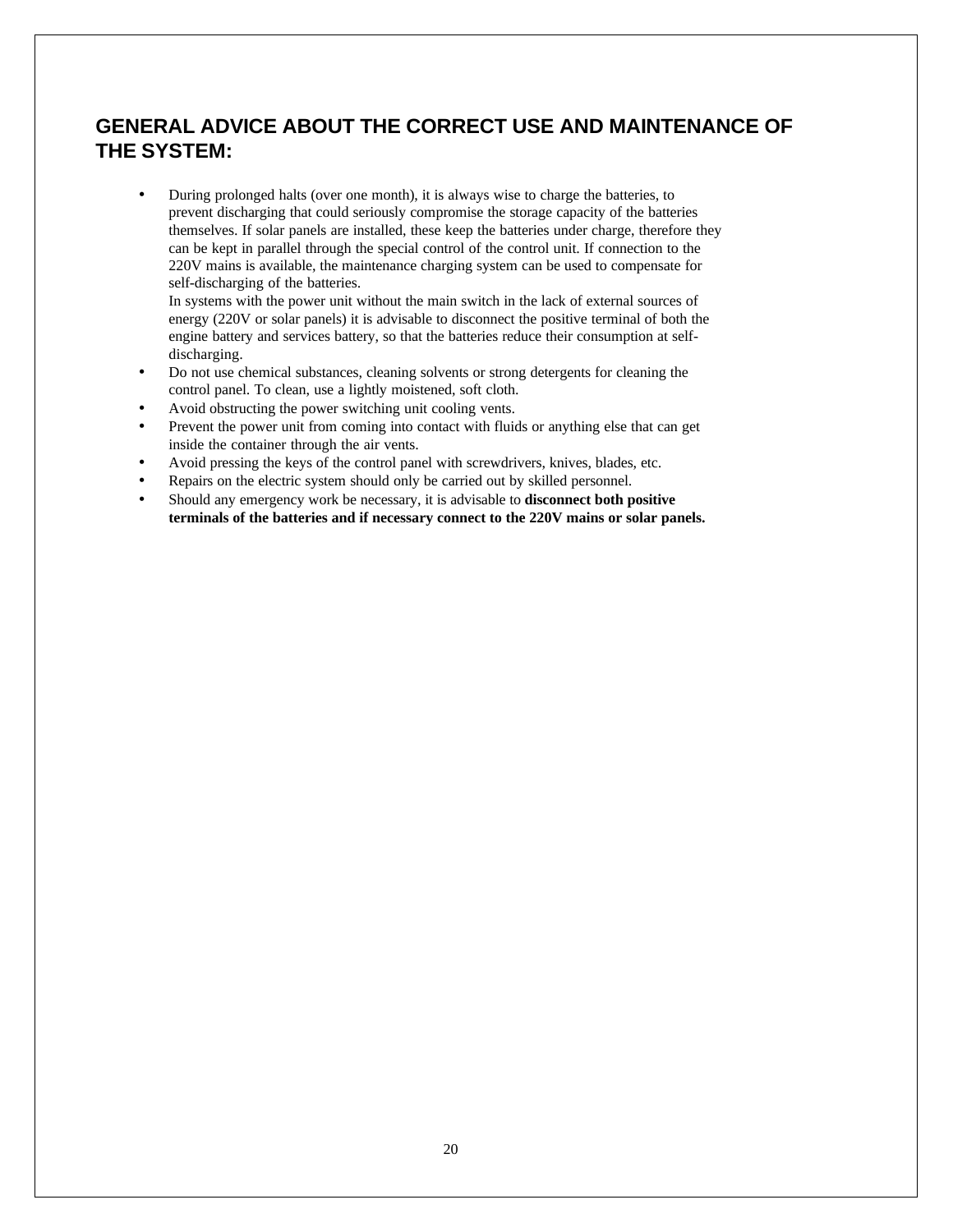## **FEATURES OF POWER UNIT Mod. AL310X**

## *Model AL310X*

The power unit modelAL310X is a device designed for energy control; it features the possibility to switch and adjust the various sources of energy available supplying stable and safe power on the outputs.

In a Motorhome we typically have the following sources of energy:

- 1. Engine battery/ies;
- 2. Services battery/ies;
- 3. Alternator;
- 4. External Electricity Mains;
- 5. Solar Panels;
- 6. Generating set;
- 7. Alternative sources (Wind generators, etc..)

And the outputs are typically considered:

- Services (the whole home cell at 12 V)
- **Fridge**

## *Specifications*

#### **Electric**

The electric specifications of the device are the following:

- Supply voltage: 110-220 V, 50-60 Hz. In accordance with regulations
- Rated power:150 VA of battery charger @ 13.5 V.
- Services output : 13.5 Volts 30 Amperes.
- Fridge output : 13.5 Volts 20 Amperes.
- SMART active protections.
- If connected to the 110/220V external mains, the power unit delivers power even if the batteries are not connected

#### **Sizes**

Container: 220x195x82 Weight Kg. 1.5

#### **Connections**

- Cable (L. 150 cm) for connection to the 110/220V Mains, with selector, 50 60 Hz with Schuko plug
- I. *J1 Molex caimano mlx 94213 - 2014* (connector "S" used for connecting the services battery), colour: white - contact  $No.4 \rightarrow Ne$  equative
	- contact  $No.3 \rightarrow Not$  Used
	- contact No.2  $\rightarrow$  Positive (+12)
	- contact No.1  $\rightarrow$  Not Used
- II. **J2** *molex caimano mlx 94213 - 2014* (connector "M" used for connecting the engine battery and engine on signal) colour: red
	- contact No.4  $\rightarrow$  Negative
	- contact  $No.3 \rightarrow No$ t Used
	- contact No.2  $\rightarrow$  Positive (+12)
	- contact No.1  $\rightarrow$  D+ (Engine on signal)
- III. **J3** *molex caimano mlx 94213 - 2014* (connector "B" used for distributing energy to the home cell) colour: black
	- contact No.4  $\rightarrow$  Negative
	- contact No.3  $\rightarrow$  Bus B
	- contact No.2  $\rightarrow$  Positive (+12)
	- contact No.1  $\rightarrow$  Bus\_A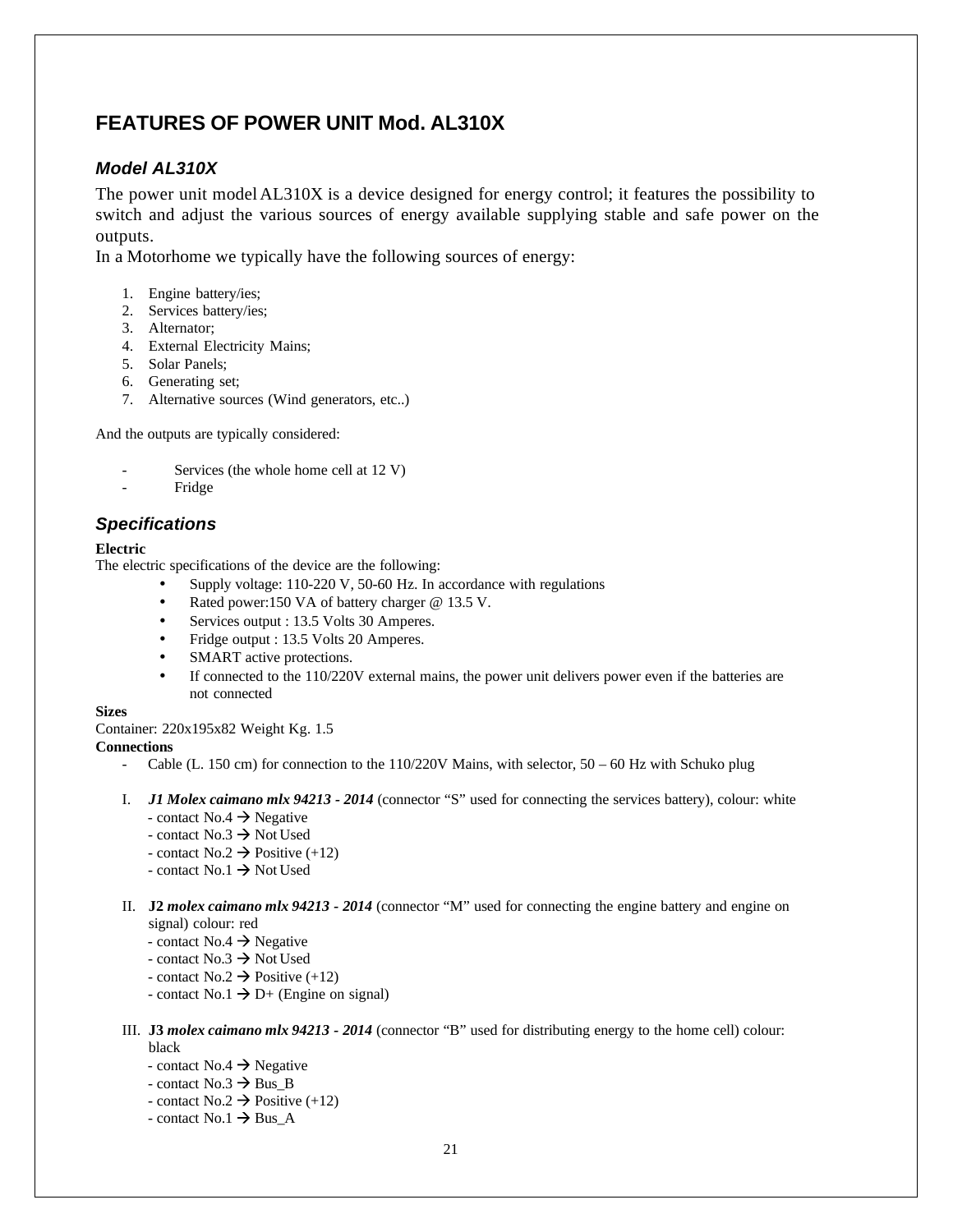- IV. **J4** *molex caimano mlx 94213 - 2014* (connector "F" used for connecting to the Fridge**; not to be used for assembly of Fridge** *AES*) colour: green
	- contact No.4  $\rightarrow$  Negative
	- contact No.3  $\rightarrow$  Positive +12 (Power)
	- contact No.2  $\rightarrow$  Positive (+12) (Low Power)
	- contact No.1  $\rightarrow$  Aux
- V. **J5** *Amp Mate-N-Lock 2x1* (connector "P" used for connecting the solar panel)
	- contact No.1  $\rightarrow$  Negative
	- contact No.2  $\rightarrow$  Positive

### *Conformity*

The device meets the requirements of European Union Directive: 89/336 EMC Electromagnetic Compatibility, 73/23 and 93/68 EEC Safety of Electrical Products.

### *Advice*

Before doing any maintenance work disconnect the 110/220V mains and all sources of energy. Install the device in a dry, sufficently ventilated place.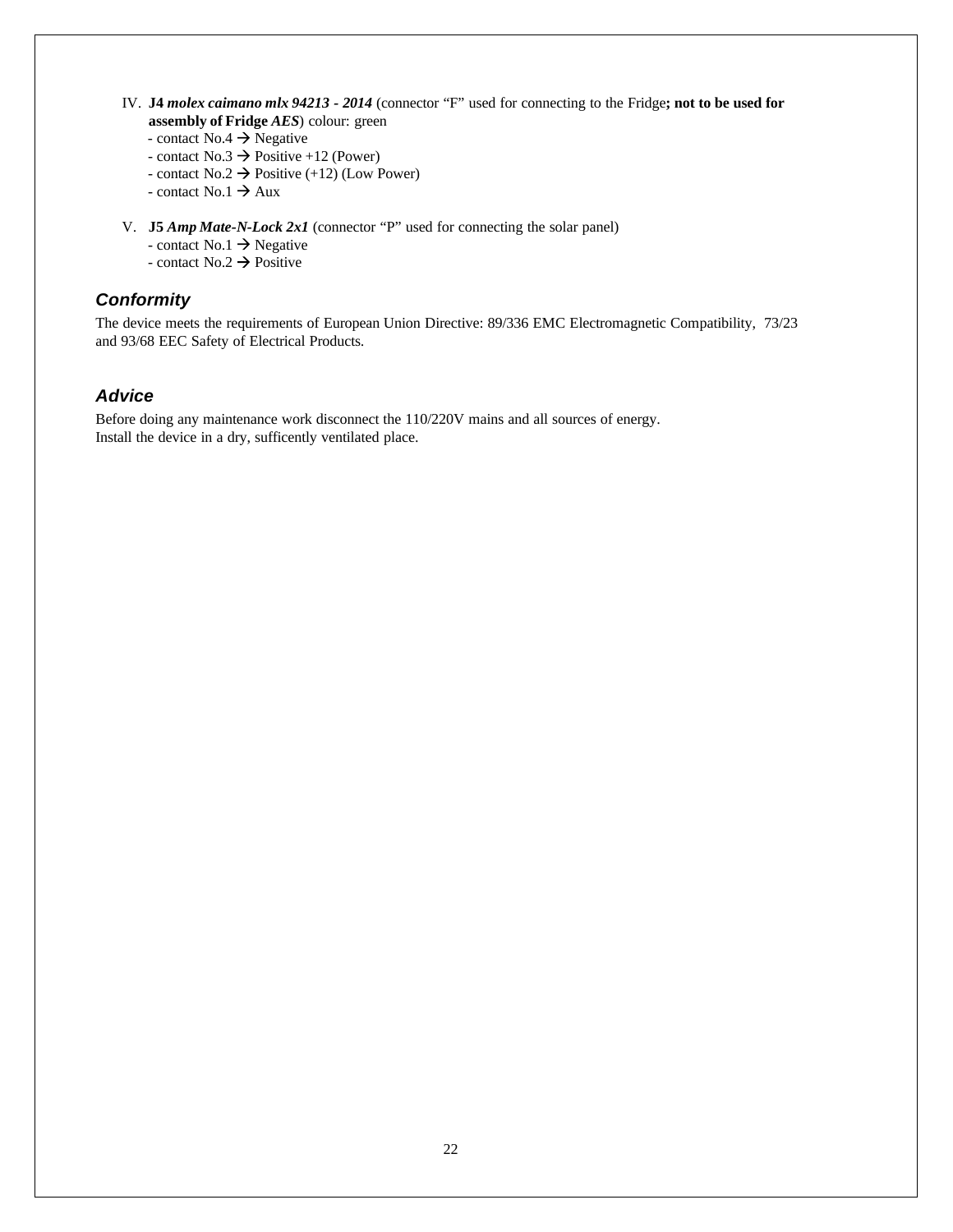

**Fig. 15 "Connector Layout – Power Unit AL310X"**



**Fig. 16 "Power Unit AL310X Serigraph"**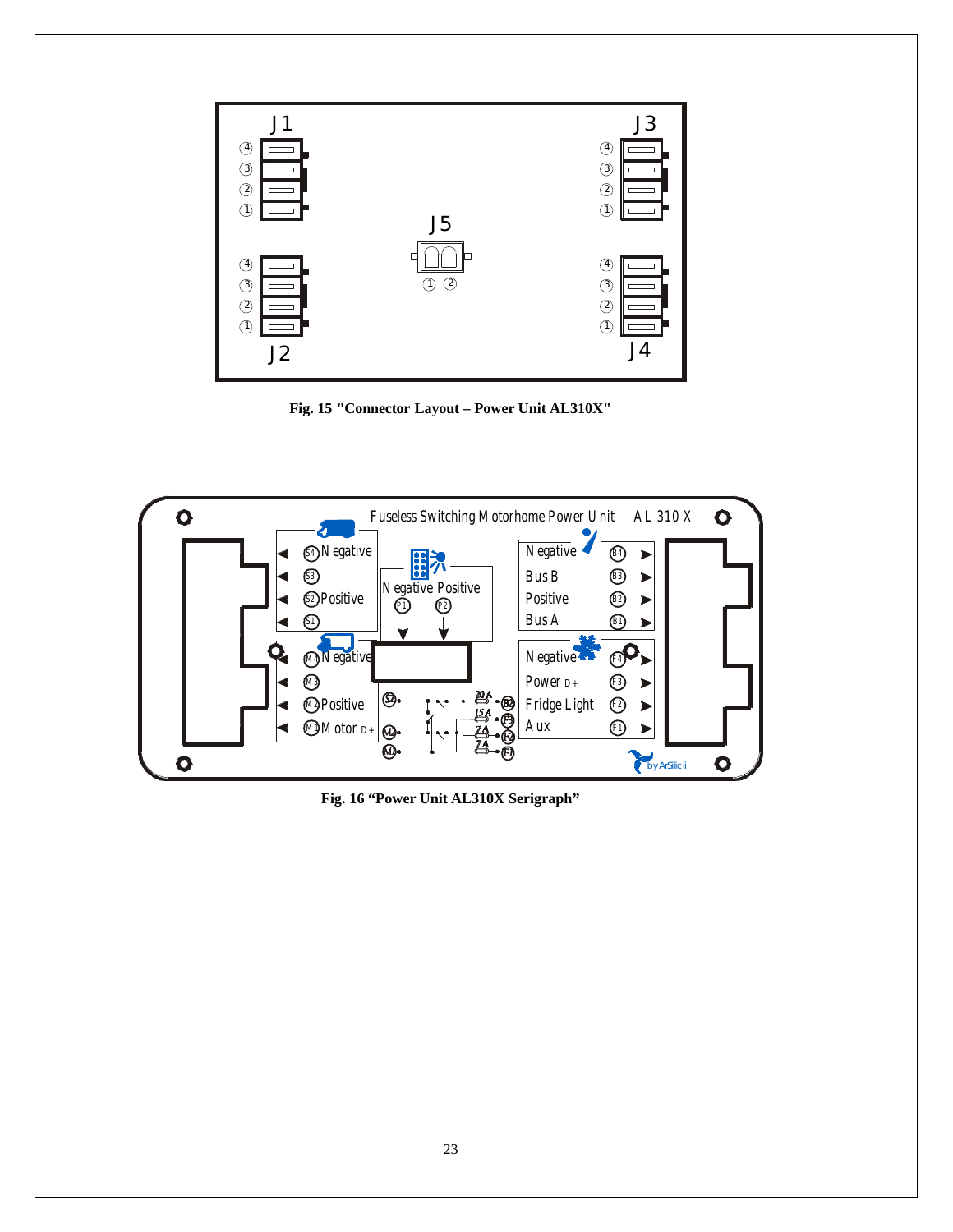## **SPECIFICATIONS AND OPERATION OF POWER HUB PH300S2**

## *Model PH300S2*

The power-hub, also known as distributor, offers the possibility not only to distribute energy and information to the various devices connected on its outputs, but also to protect them against short circuits or abnormal overloads. The distributor can be controlled to enable/disable the flow of energy to the outputs in two ways: locally through a button (on/off) directly connected to the distributor, or by remote control, through the control unit with a special command. The control unit also displays the status of the distributor electrical protections.

#### **Inputs**

The device mainly comprises three types of connectors. Connector J1, Fig. 1, normally considered the device input, has the same terminals, i.e. shared, with connectors J2 and J3 which are considered purely as simple feedthroughs. The 2-pole connector J4 is usually used to connect the output control button.

#### **Outputs**

The device has a set of connectors for the outputs (from J5 to J12) logically formed of 2 subgroups that can be controlled independently<sup>2</sup>, the first from J5 to J8 and the second from J9 to J12

## *Electrical Specifications*

The electrical specifications of the device shown in Fig. 2 are the following:

- Supply voltage 12 V
- J1, J2 4-pole feedthrough connector with 30 A capacity
- J3 4-pole feedthrough connector with 3 A capacity protected by a 5A self-resetting fuse
- J5..J8 four outputs protected in pairs by 7A self-resetting fuses (F4 and F5); the group of four connectors is supplied by a line with a 10 A SMART protection (F2);
- J9..J12 four outputs protected in pairs by 7A self-resetting fuses (F6 and F7); the group of four connectors is supplied by a line with a 10 A SMART protection (F3).
- J4 control connector for sectioning switches I1 and I2

### *Connectors*

The connectors used on the device are of three types (also see Fig. 2)

- J1..J2 Molex *"caimano "* code **mlx94213-2014** with the contacts arranged as follows (also see Fig. 1)
	- 1 Bus A
	- 2 Positive +12 V
	- 3 Bus B
- J12 Molex *"mini-fit Jr"* code **MLX5569-04** with the contacts arranged as follows (also see Fig. 1)
	- 1 Bus B
	- 2 Ground
	- 3 Bus A
	- 4 Positive +12 V
- J12 Molex *"mini-fit Jr"* code **MLX5569-02A2** with the contacts arranged as follows (also see Fig. 1)
	- 1 Pole A-Switch.
	- 2 Pole B-Switch.

## *Conformity*

The device meets the requirements of European Union Directive: 89/336 EMC Electromagnetic Compatibility, 73/23 and 93/68 EEC Safety of Electrical Products

## *Advice*

Install the device in a dry and sufficiently ventilated place.

 $2$  In the Power Hub model 300 S2 the two outputs are activated/deactivated in parallel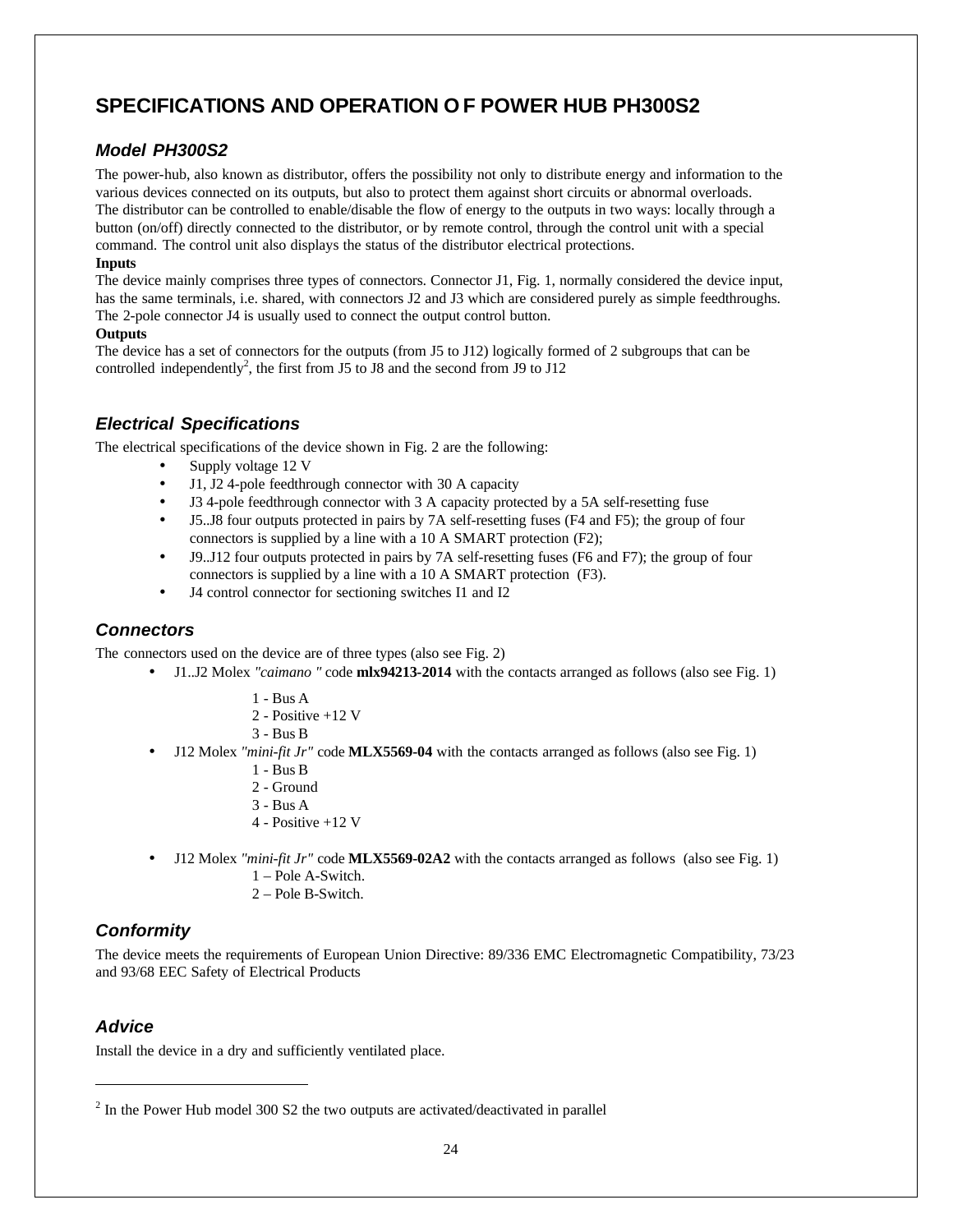**NB. If the device control "button" is not connected to connector J4 as standard it can be inserted at any time to be able to control the device locally and remotely.**



**Fig. 17 "Power Hub"**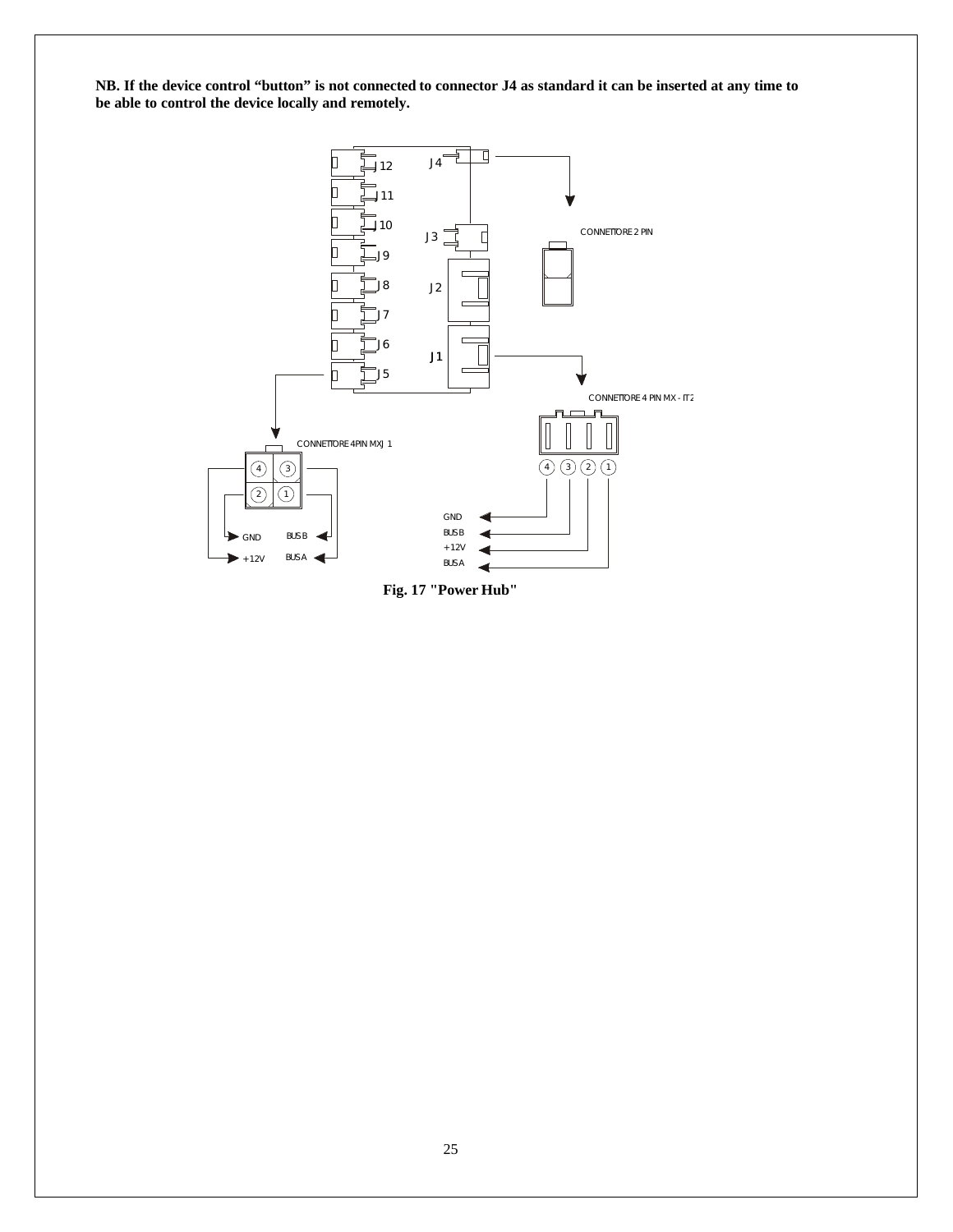

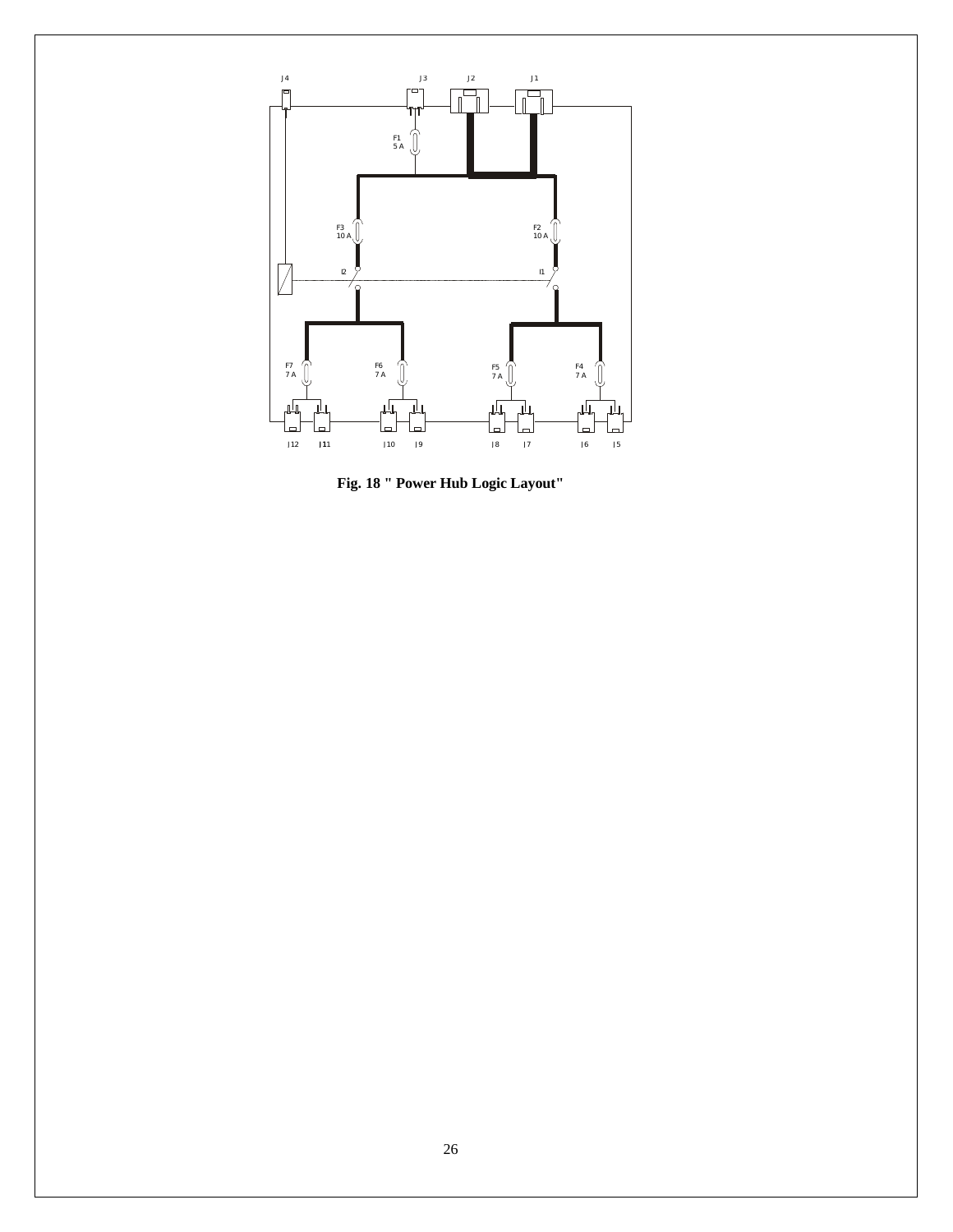## **FEATURES OF NODE Model NSA10**

## *Model NSA 10*

This system makes it possible to deliver power on a load, such as the water pump, connected to its output, but also to protect it against any short circuits or abnormal overloads.

This node is set to detect levels with discrete sensors (with 4 levels) and two overflow sensors.

The device can be controlled to enable/disable the flow of energy towards the pump in two ways: locally, through a normal switch (on/off), and remotely, via the control unit. The control unit displays the status (on/off) of the device and the status of its protections and level sensors.

#### **Inputs**

The device, as shown in Fig. 19, mainly comprises three types of connectors. Connector J1, the device input; connector J4 with six poles usually used to detect the levels of a tank with a discrete four-level sensor and connector J5 with 4 poles which is used to detect the overflow signal from two separate tanks.

#### **Outputs**

The output comprises connector J2, as shown in Fig. 1 (on certain models connector J3 may not be fitted); connector J2 will have the power output and two contacts (Wire A and Wire B) for connecting the control switch

## *Electrical Specifications*

The electrical specifications of the device are the following:

- Supply voltage 12 V
- J1 6-pole connector input, capacity xx A
- J2, J3 the two possible outputs controlled respectively by the corresponding switch connected to contacts CON\_01 and CON\_02 respectively protected by a 3 A SMART fuse
- J4, J5 the two connectors for the level sensors.

## *Connectors*

The connectors used on the device are of three types:

- J1 Molex *"mini-fit Jr"* code **MLX5569-04** with contacts arranged as follows (also see Fig. 20)
	- 1 Bus B
		- 2 Ground
		- 3 Bus A
		- 4 Positive +12 V
- J2, J3 Molex *"mini-fit Jr" code* **MLX5569-04** with contacts arranged as follows (also see Fig.1)
	- 1 Wire\_01
	- 2 Ground
	- 3 Wire\_02
	- 4 Positive +12 V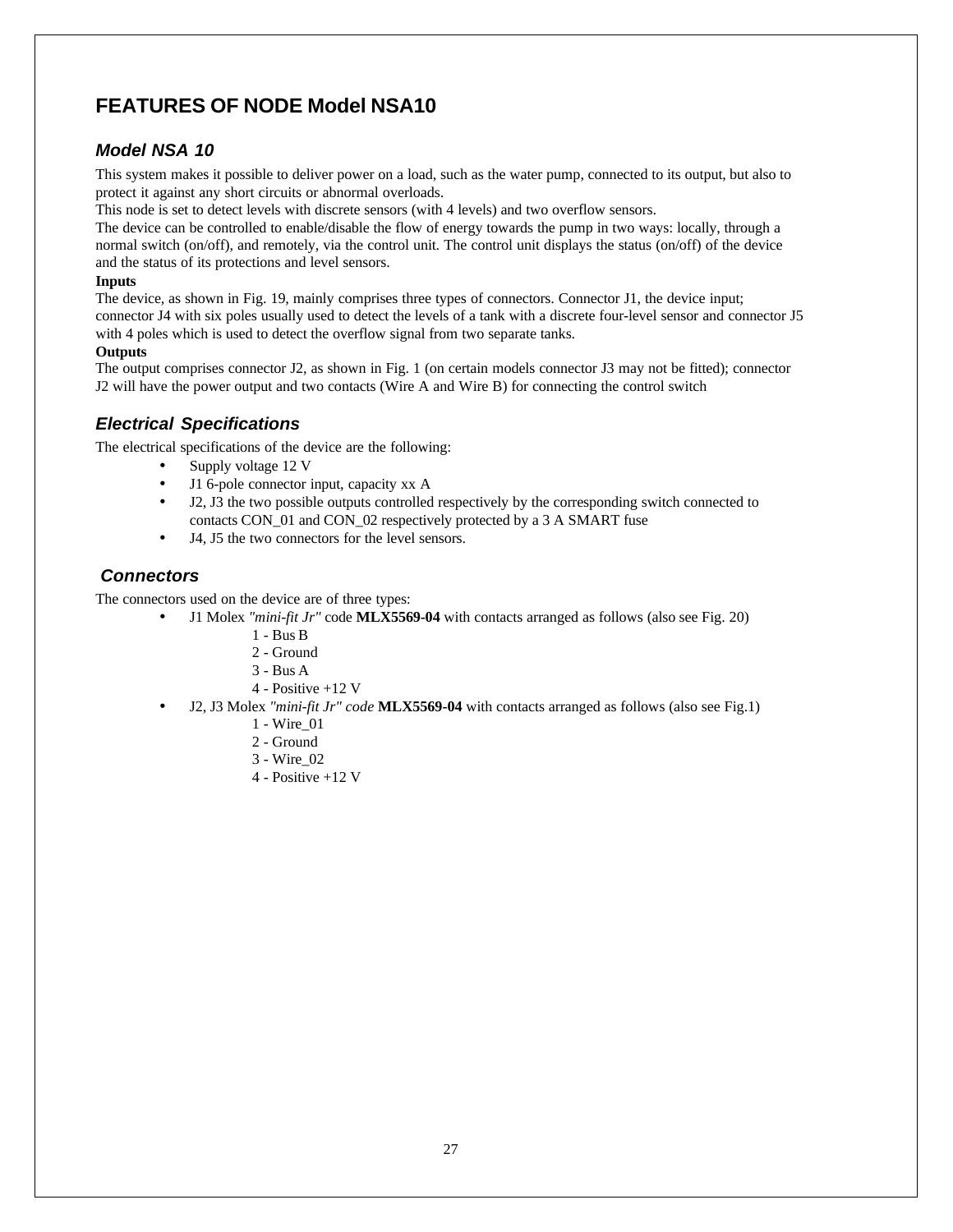

**Fig. 19 "Node & connectors"**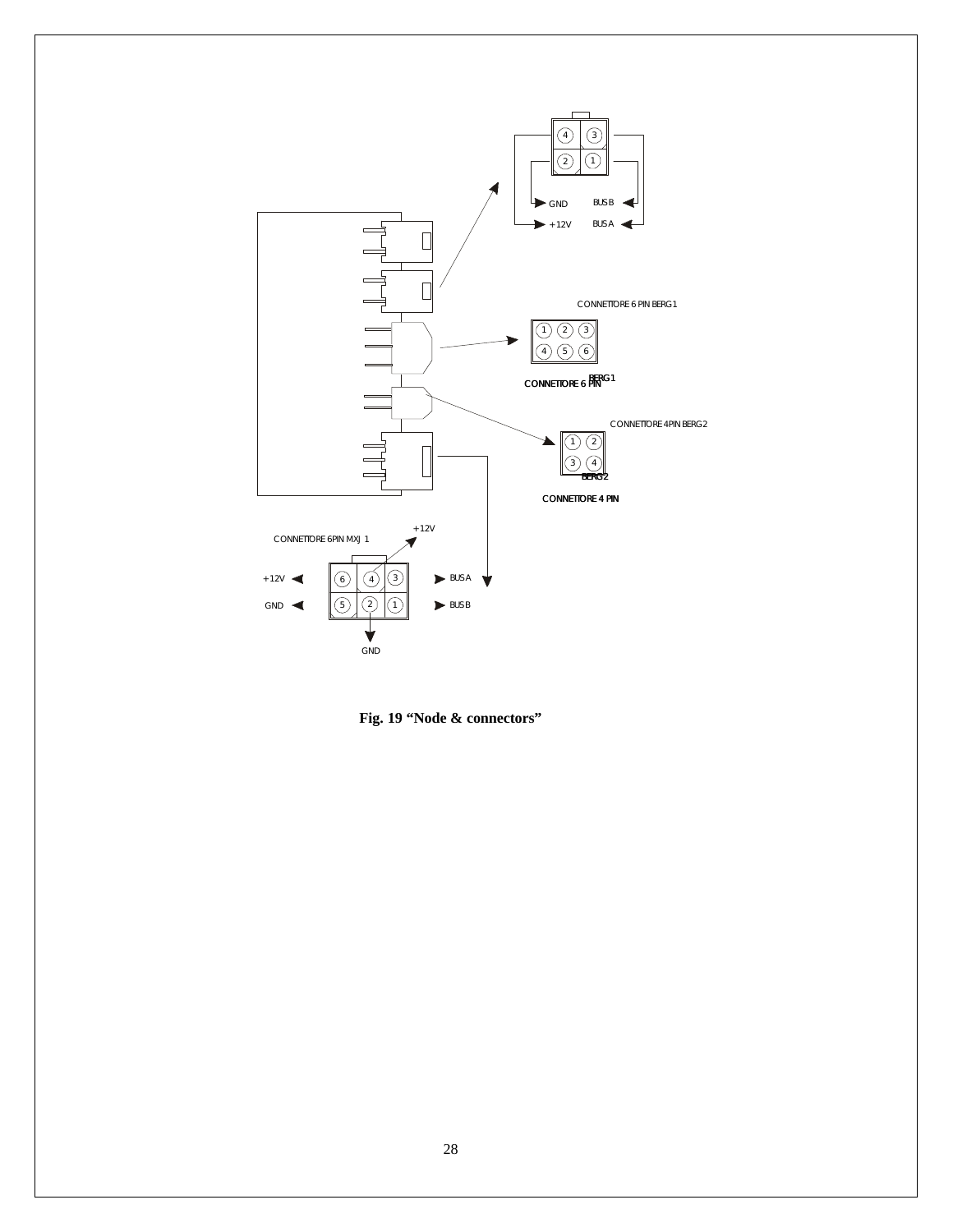

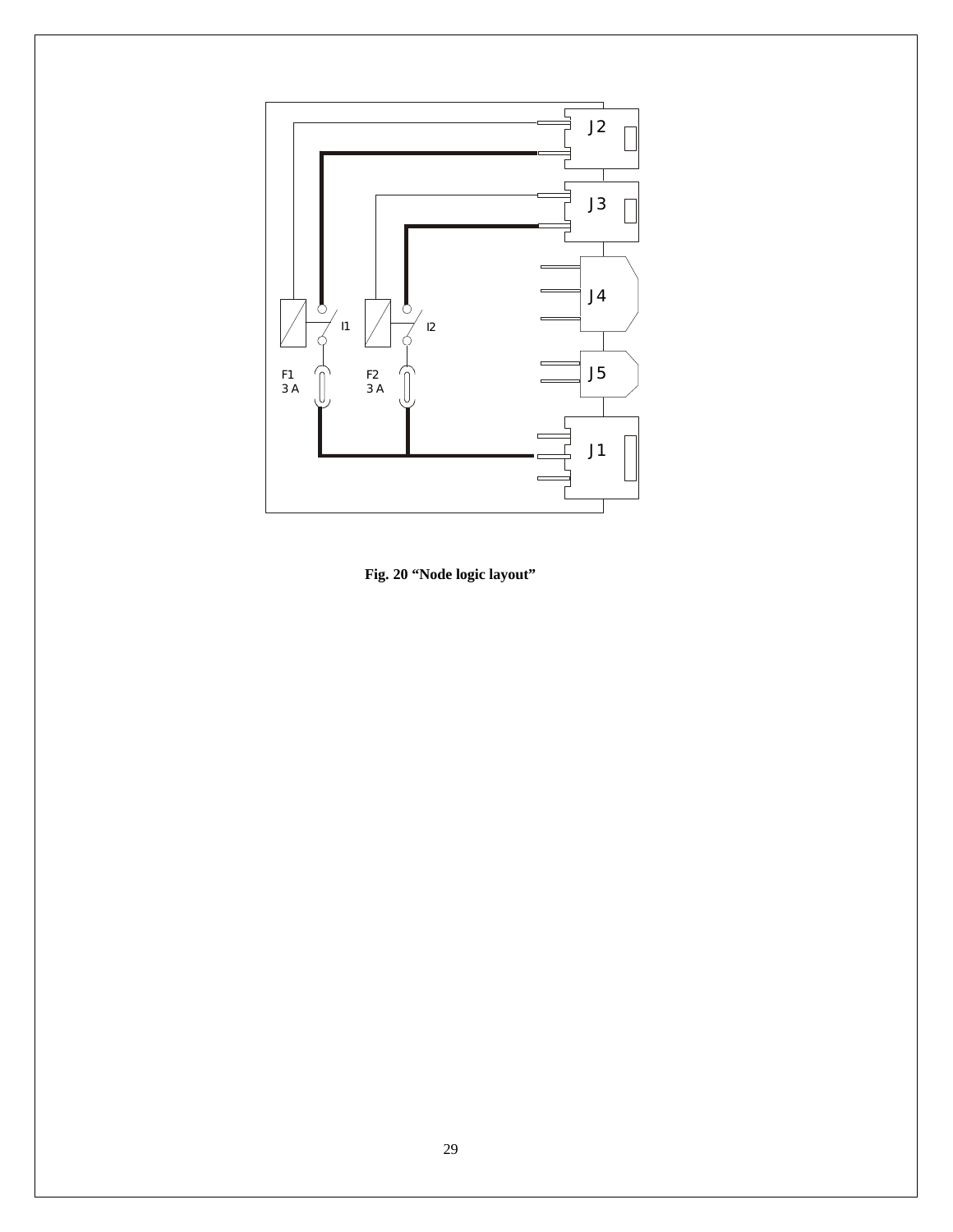## **SOLUTION TO THE MORE COMMON PROBLEMS**

| <b>SHOULD</b><br><b>THE</b>                                                      | <b>FOLLOWING WHAT TO CHECKANDDO</b>                                                                                                                                                                                                                                                                                                                                                                                                                                                                                                                                                                                                                                                                                                                                                                                                                                                                                                                                                                                                                                                        |
|----------------------------------------------------------------------------------|--------------------------------------------------------------------------------------------------------------------------------------------------------------------------------------------------------------------------------------------------------------------------------------------------------------------------------------------------------------------------------------------------------------------------------------------------------------------------------------------------------------------------------------------------------------------------------------------------------------------------------------------------------------------------------------------------------------------------------------------------------------------------------------------------------------------------------------------------------------------------------------------------------------------------------------------------------------------------------------------------------------------------------------------------------------------------------------------|
| OCCUR                                                                            |                                                                                                                                                                                                                                                                                                                                                                                                                                                                                                                                                                                                                                                                                                                                                                                                                                                                                                                                                                                                                                                                                            |
| The Services Battery fails to charge when the<br>vehicle is travelling.          | Check the engine battery fuse (50 A reed in the black box on the<br>$\bullet$<br>battery positive terminal);<br>check that the connectors of the power unit are inserted in the<br>$\bullet$<br>correct positions (colours of male connectors same as colours of<br>female connectors);<br>check that the 3 A fuse at the alternator output has not blown;<br>$\bullet$<br>check that the "engine on" signal <sup>3</sup> (alternator output of<br>$\bullet$<br>mechanical unit, the one commonly called $D+$ ) is picked up<br>correctly and that it reaches the power unit input;<br>check with the engine running that the engine and services<br>$\bullet$<br>battery have the same rating (around 13.5 V, apart from the<br>differences due to voltage drop of the wires, typically a few<br>tenths of volt); this can be checked in two ways: by reading<br>directly on the control unit, on which we can read the voltage<br>ratings of the engine and services batteries, otherwise measuring<br>the voltage directly on the terminals;<br>contact skilled personnel.<br>$\bullet$ |
| There is no voltage on "all" the home cell                                       | Check that the power unit switch is at on;<br>$\bullet$                                                                                                                                                                                                                                                                                                                                                                                                                                                                                                                                                                                                                                                                                                                                                                                                                                                                                                                                                                                                                                    |
| (including the control unit).                                                    | check that the services battery is charged and that the fuse (50 A<br>$\bullet$<br>reed) has not blown;<br>check the power unit output for short circuit <sup>4</sup> ;<br>$\bullet$<br>check with the engine running or 220 V on, that current reaches<br>$\bullet$<br>the home cell. If it does, the services battery may be flat or<br>damaged;<br>contact skilled personnel.                                                                                                                                                                                                                                                                                                                                                                                                                                                                                                                                                                                                                                                                                                           |
| The entrance light turns off on its own when                                     | Replace the "cherry" circuit.<br>$\bullet$                                                                                                                                                                                                                                                                                                                                                                                                                                                                                                                                                                                                                                                                                                                                                                                                                                                                                                                                                                                                                                                 |
| the other lights are switched on<br>The fridge is not working with the engine on | check the fuse (3A engine compartment) of the engine on signal<br>$\bullet$<br>$(D+)$ see note no. 5;<br>check the power unit fridge output for short circuit or that the<br>$\bullet$<br>supply positive is not cut off;<br>check that the "engine on" signal (engine alternator) is picked<br>$\bullet$<br>up correctly and reaches the power unit input;<br>check the connections to the power unit and fridge respectively<br>$\bullet$<br>following the instructions and in the fridge Instructions;<br>contact skilled personnel.<br>$\bullet$                                                                                                                                                                                                                                                                                                                                                                                                                                                                                                                                       |
| The fridge is working at 12 V with the engine<br>off                             | Check that the connections to the power unit and fridge<br>$\bullet$<br>respectively are correct (take care not to mistake the $+12$ wire<br>with the D+ especially in AES models);                                                                                                                                                                                                                                                                                                                                                                                                                                                                                                                                                                                                                                                                                                                                                                                                                                                                                                        |
|                                                                                  | check that the "engine on" signal is picked up correctly and<br>$\bullet$<br>reaches the power unit input following the instructions and in<br>the fridge Instructions;                                                                                                                                                                                                                                                                                                                                                                                                                                                                                                                                                                                                                                                                                                                                                                                                                                                                                                                    |

<sup>&</sup>lt;sup>3</sup> The "engine on" signal that reaches the power unit is usually picked up from the alternator output of the vehicle mechanical unit as shown in; in certain mechanical units there may be more than one wire at the alternator output; it is therefore necessary to make sure that the signal is picked up from the right one. In other mechanical units the signal is picked up from the ignition key.

<sup>4</sup> On power unit or later ones if, with the main switch at *on*, the warning led stays on permanently there is either a short circuit at the power unit output or it is damaged internally.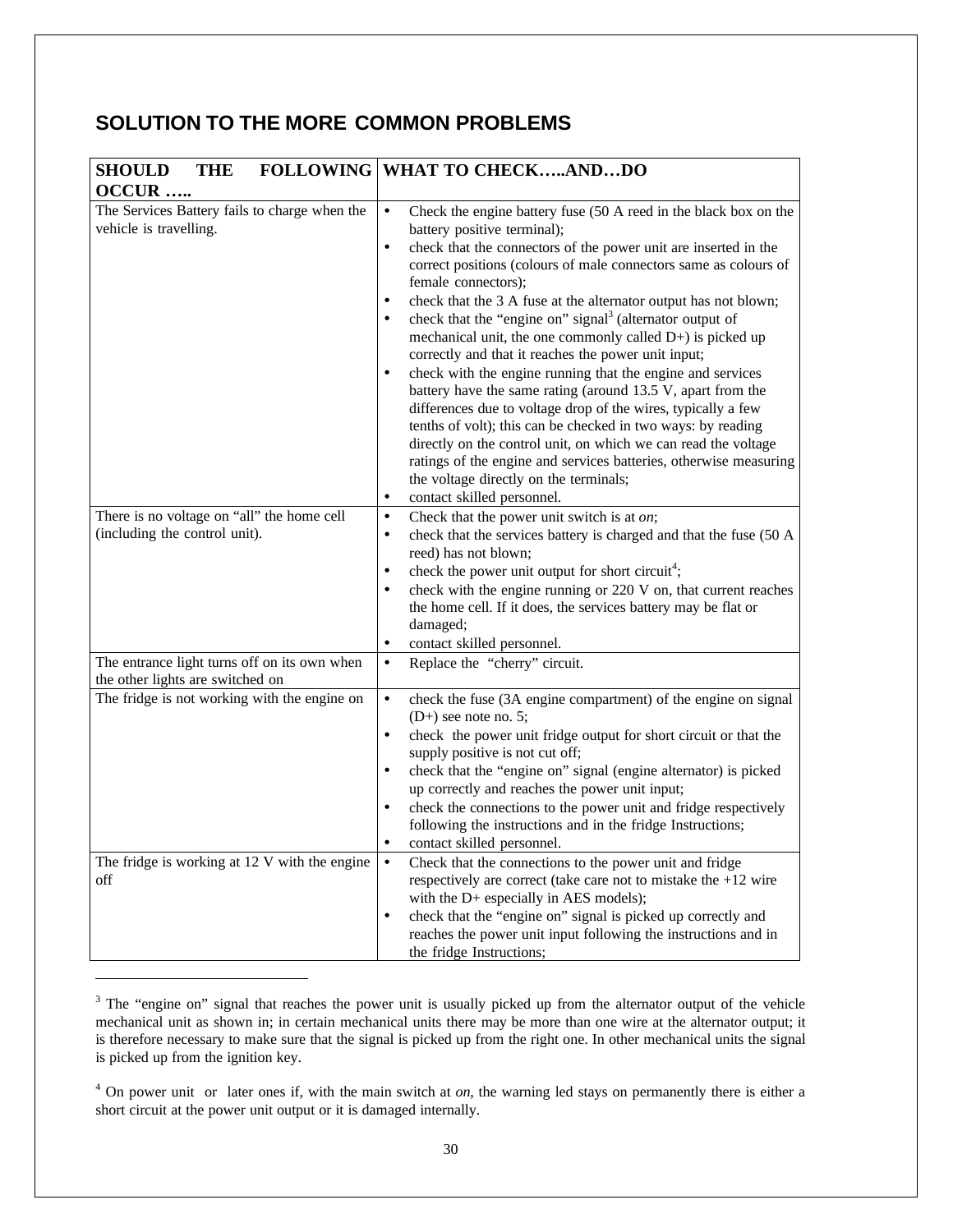| <b>SHOULD</b><br><b>FOLLOWING</b><br><b>THE</b><br>OCCUR                                                                                         | WHAT TO CHECKANDDO                                                                                                                                                                                                                                                                                                                                                                                                                                                                                                                                                                                                                                                                                                                                                                                                                                                                                                                                                                                                                                                                                                                                                                                                                                                                                                                         |
|--------------------------------------------------------------------------------------------------------------------------------------------------|--------------------------------------------------------------------------------------------------------------------------------------------------------------------------------------------------------------------------------------------------------------------------------------------------------------------------------------------------------------------------------------------------------------------------------------------------------------------------------------------------------------------------------------------------------------------------------------------------------------------------------------------------------------------------------------------------------------------------------------------------------------------------------------------------------------------------------------------------------------------------------------------------------------------------------------------------------------------------------------------------------------------------------------------------------------------------------------------------------------------------------------------------------------------------------------------------------------------------------------------------------------------------------------------------------------------------------------------|
|                                                                                                                                                  | replace the power unit and check whether the problem persists;<br>$\bullet$<br>contact skilled personnel.<br>$\bullet$                                                                                                                                                                                                                                                                                                                                                                                                                                                                                                                                                                                                                                                                                                                                                                                                                                                                                                                                                                                                                                                                                                                                                                                                                     |
| The water pump is not controlled by the<br>control unit                                                                                          | Make sure that the switch on the power unit (main) is activated<br>$\bullet$<br>and that the warning led is off;<br>check in the pump menu that the pump protection has not been<br>٠<br>activated which prevents it from being turned on in the lack of<br>water in the tank;<br>check the control node for damp owing to a water leak, then try<br>$\bullet$<br>drying it;<br>check the correct position of the cables at the sewage node (as<br>٠<br>mentioned in the manual);<br>check whether the other floor services (boiler, cisterns, stove)<br>٠<br>are working properly, i.e. if the floor distributor, usually near<br>the power unit, is working properly. If the floor services are not<br>powered, try operating the floor distributor through the button<br>with which the vehicle is fitted. To do this (see section check the<br>pump input for short circuit (from the control unit);<br>check that the pump can be operated from the local switch (not<br>٠<br>fitted on all models);<br>check whether the fault remains also after system reset<br>$\bullet$<br>check the presence of the sewage node from the advanced menu,<br>$\bullet$<br>see 1.10;<br>if necessary use the direct <i>bypass</i> power connector of the pump<br>٠<br>with which the vehicle is fitted;<br>contact skilled personnel.<br>$\bullet$ |
| The water level is not indicated correctly.                                                                                                      | Check that the sensor has been connected to node NSA see 1.0<br>$\bullet$<br>as specified;<br>check the level sensor electrodes for dirt <sup>5</sup> ;<br>٠<br>check the presence of the sewage node, see 1.10, from the<br>٠<br>advanced menu;<br>contact skilled personnel.<br>$\bullet$                                                                                                                                                                                                                                                                                                                                                                                                                                                                                                                                                                                                                                                                                                                                                                                                                                                                                                                                                                                                                                                |
| The flash is not displayed when connecting to<br>the 220 V mains                                                                                 | Check that the power unit plug is in its socket;<br>$\bullet$<br>check that the differential switch is "armed";<br>$\bullet$                                                                                                                                                                                                                                                                                                                                                                                                                                                                                                                                                                                                                                                                                                                                                                                                                                                                                                                                                                                                                                                                                                                                                                                                               |
| The ceiling lights fail to turn on                                                                                                               | contact skilled personnel.<br>٠<br>Check that the upgoing line is not shorted and that the power<br>$\bullet$<br>unit supplies power at the output;<br>check that the ceiling distributor is on using the input button;<br>٠<br>check the advanced menu for the presence of the ceiling<br>$\bullet$<br>distributor;<br>contact skilled personnel.<br>٠                                                                                                                                                                                                                                                                                                                                                                                                                                                                                                                                                                                                                                                                                                                                                                                                                                                                                                                                                                                    |
| The floor services are not supplied                                                                                                              | Check that the upgoing line is not shorted and that the power<br>$\bullet$<br>unit supplies power at the output; to do this, check that the<br>warning led on the power unit does not stay on permanently;<br>check whether the floor distributor, usually near the power unit,<br>$\bullet$<br>can be operated using the button with which the vehicle is fitted.<br>To turn it on see section;<br>contact skilled personnel.<br>٠                                                                                                                                                                                                                                                                                                                                                                                                                                                                                                                                                                                                                                                                                                                                                                                                                                                                                                        |
| The current indicator on the control unit gives<br>a reading other than zero Amperes even if all<br>the loads of the cell have been switched off | Make sure the solar panels, if fitted, have been switched off;<br>$\bullet$<br>check directly on the service battery that it is delivering current<br>$\bullet$<br>(to do this, insert an ammeter in series with the wire connected<br>to the services battery positive terminal);<br>Reset the current to zero from the advanced menu;<br>٠                                                                                                                                                                                                                                                                                                                                                                                                                                                                                                                                                                                                                                                                                                                                                                                                                                                                                                                                                                                               |

 $<sup>5</sup>$  For this reason, you are recommended to keep the four-level sensor electrodes clean.</sup>